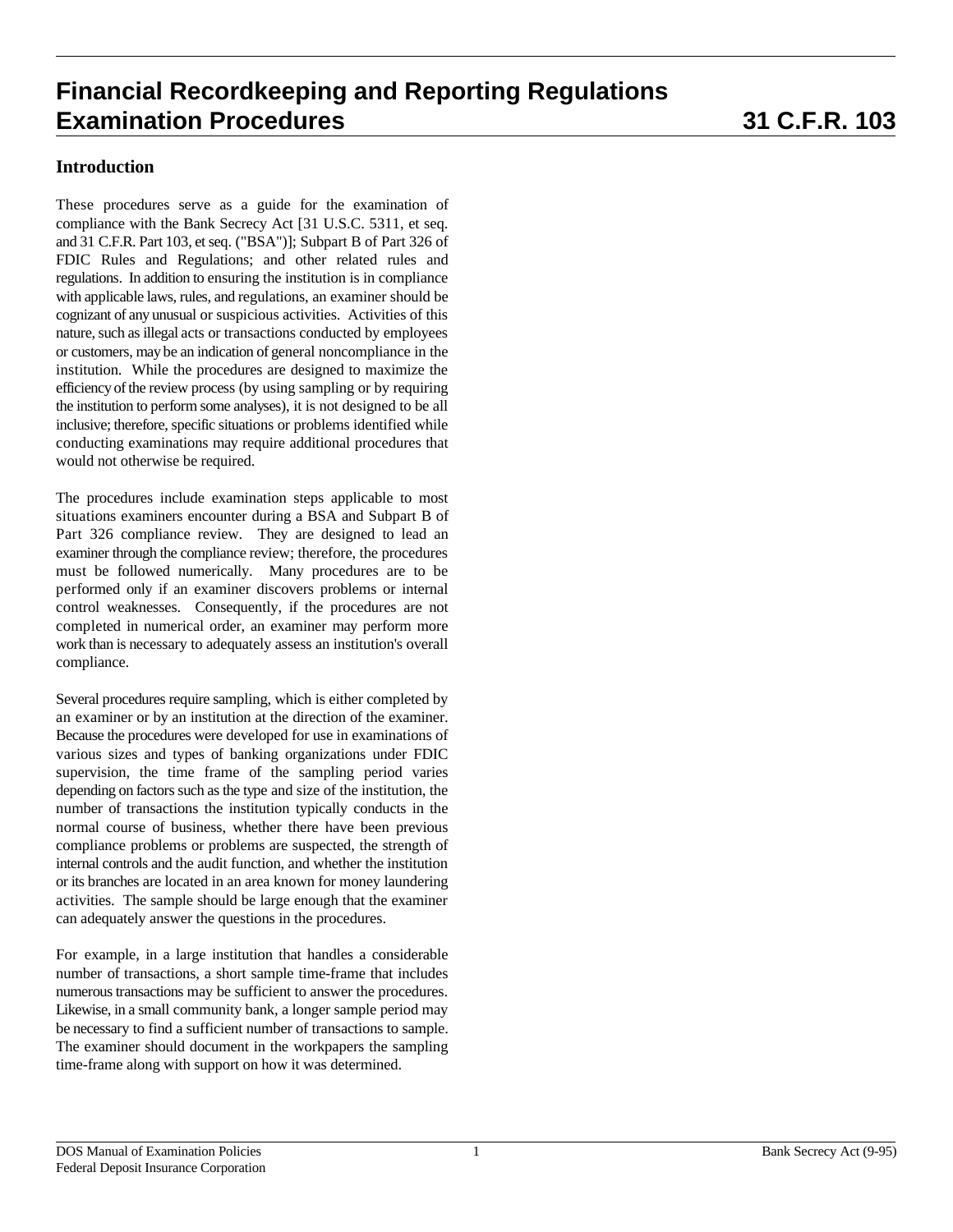In the column on the right hand side of the procedures, provide a "yes," "no," or "not applicable" response. Additional space also is available in the column to provide comments. When a "no" response is given, comments providing additional information about the deficiency are required. Providing a "no" answer in the column does not necessarily signify that a violation must be cited. However, numerous "no" responses may be indicative of internal control weaknesses or other problems that may evidence noncompliance with BSA or Subpart B of Part 326. Numerous "no" responses should be discussed with the examiner in charge to determine an appropriate course of action.

Subpart B of Part 326 requires all banks to develop a written compliance program that must be formally approved by an institution's board of directors. The compliance program must (1) establish a system of internal controls to ensure compliance with the BSA; (2) provide for independent compliance testing; (3) identify individual(s) responsible for coordinating and monitoring day-to-day compliance; and (4) provide training for appropriate personnel. Numerous "no" answers in the procedures may indicate non-compliance with one or more of the requirements of Subpart B of Part 326. For example, if numerous large currency transactions are discovered that were not reported as required, it may indicate the institution does not have effective internal controls, an effective compliance testing program, or an adequate training program. Repeat violations of Subpart B of Part 326, in most instances, will necessitate that formal supervisory action (Cease and Desist Order) be initiated against the institution as required by 12 U.S.C. Section 1818(s).

In situations where the institution has failed to take corrective action for deficiencies cited in previous examinations, formal supervisory action and/or civil money penalties also may be warranted. All instances of "repeat" deficiencies or noncompliance with Subpart B of Part 326 of FDIC Rules and Regulations compliance procedures should be discussed with the Regional Office after consultation with the examiner in charge.

The first section of the procedures involves off-site planning. The remaining sections of the procedures involve on-site examination steps.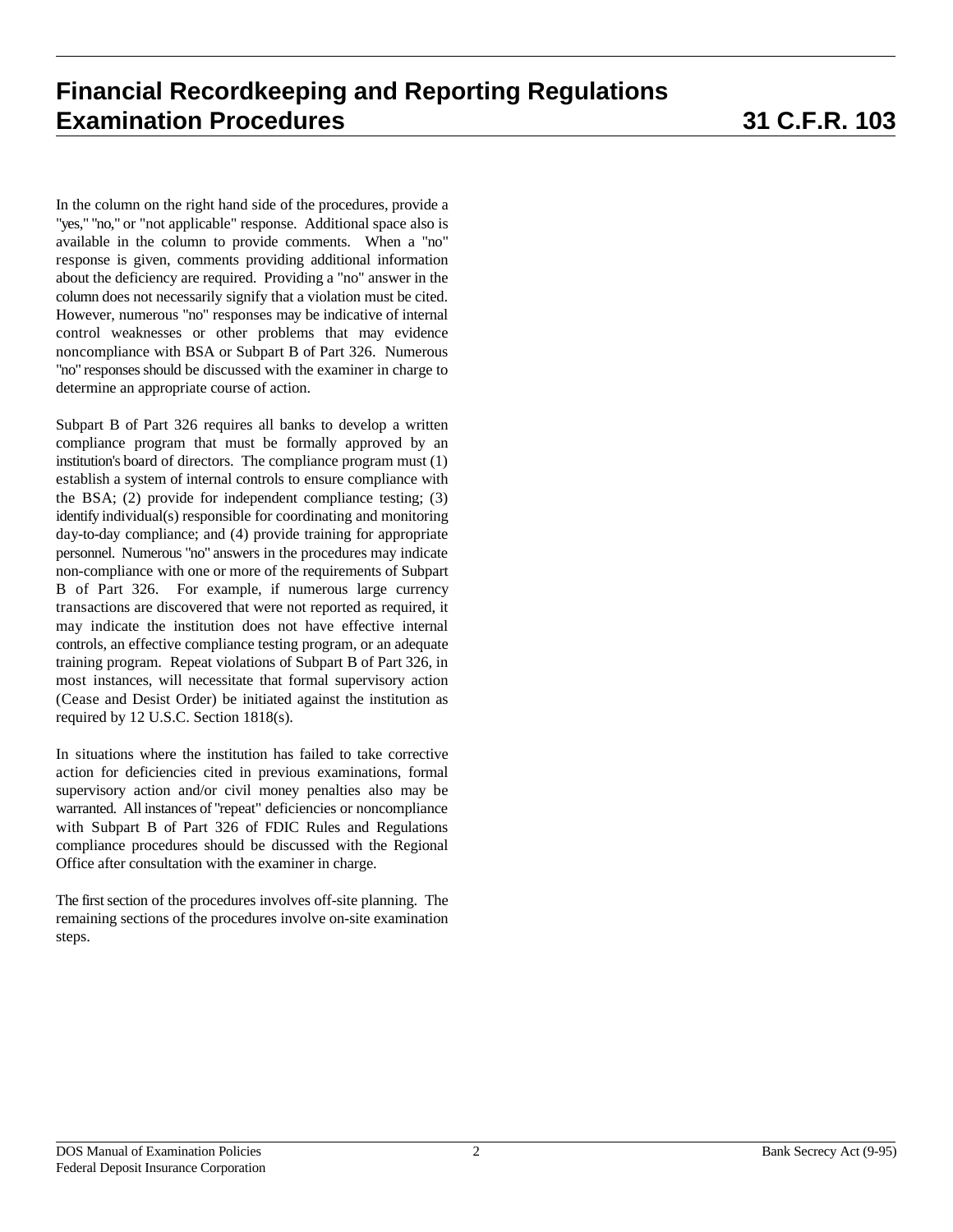### **Off-Site Examination Planning**

The purpose of the Examination Planning Section is to determine if the subject institution exhibits a risk profile suggestive of noncompliance with the BSA, ineffective internal compliance procedures (Subpart B of Part 326), or possible money laundering activities. Identifying institutions with such profiles should enable the examiner to use resources more effectively.

**Note to Examiner**: Once available from FinCEN, the examiner should review advisory notices regarding trends and schemes related to money laundering to determine if such practices are targeted to the institution or in the operating area in which the institution to be examined conducts its business.

Review previous supervisory activities to learn about the institution's history of BSA compliance, including Reports of Apparent Crime/Suspicious Activity Reports filed by the institution since the last BSA examination.

|    |                                                                                                                                                                                                                                                                                                                                                                                                                                                      | Y | $\overline{N}$ | <b>Comments</b> |
|----|------------------------------------------------------------------------------------------------------------------------------------------------------------------------------------------------------------------------------------------------------------------------------------------------------------------------------------------------------------------------------------------------------------------------------------------------------|---|----------------|-----------------|
|    | 1. Do the findings in the previous examination report indicate any violations or<br>serious deficiencies in the BSA compliance program (Subpart B of Part 326)?                                                                                                                                                                                                                                                                                      |   |                |                 |
| 2. | If violations or serious deficiencies were noted, does correspondence indicate that<br>corrective action was taken? If, because of previously noted deficiencies, the<br>institution was required to perform analyses of: (a) currency flows and reporting<br>of large cash transactions; (b) exemption limits; or (c) sales of monetary<br>instruments, were such analyses adequately performed and documented? Be sure<br>to review documentation. |   |                |                 |
|    | 3. Does a records check of the institution to be examined against the criminal referral<br>database indicate the existence of any suspicious or alleged illegal activity<br>surrounding this institution? If so, determine whether such information should alter<br>the scope of the BSA examination.                                                                                                                                                |   |                |                 |
|    | 4. Does a listing of Currency Transaction Reports ("CTRs") obtained from the<br>Internal Revenue Service ("IRS") database indicate if the institution or any branch<br>had a significant change in the total volume of CTR filings compared to the<br>previous examination (procedure should be completed on an ad hoc basis)?                                                                                                                       |   |                |                 |
|    | 5. If cash services are provided to the institution by the Federal Reserve, are Cash<br>Flow Reports and/or Intelligence Analysis available from the Financial Crimes<br>Enforcement Network ("FinCEN")? If so, do the reports indicate any unusual<br>trends in volume and/or composition of cash shipments to and from the Federal<br>Reserve (procedure to be completed on an ad hoc basis)?                                                      |   |                |                 |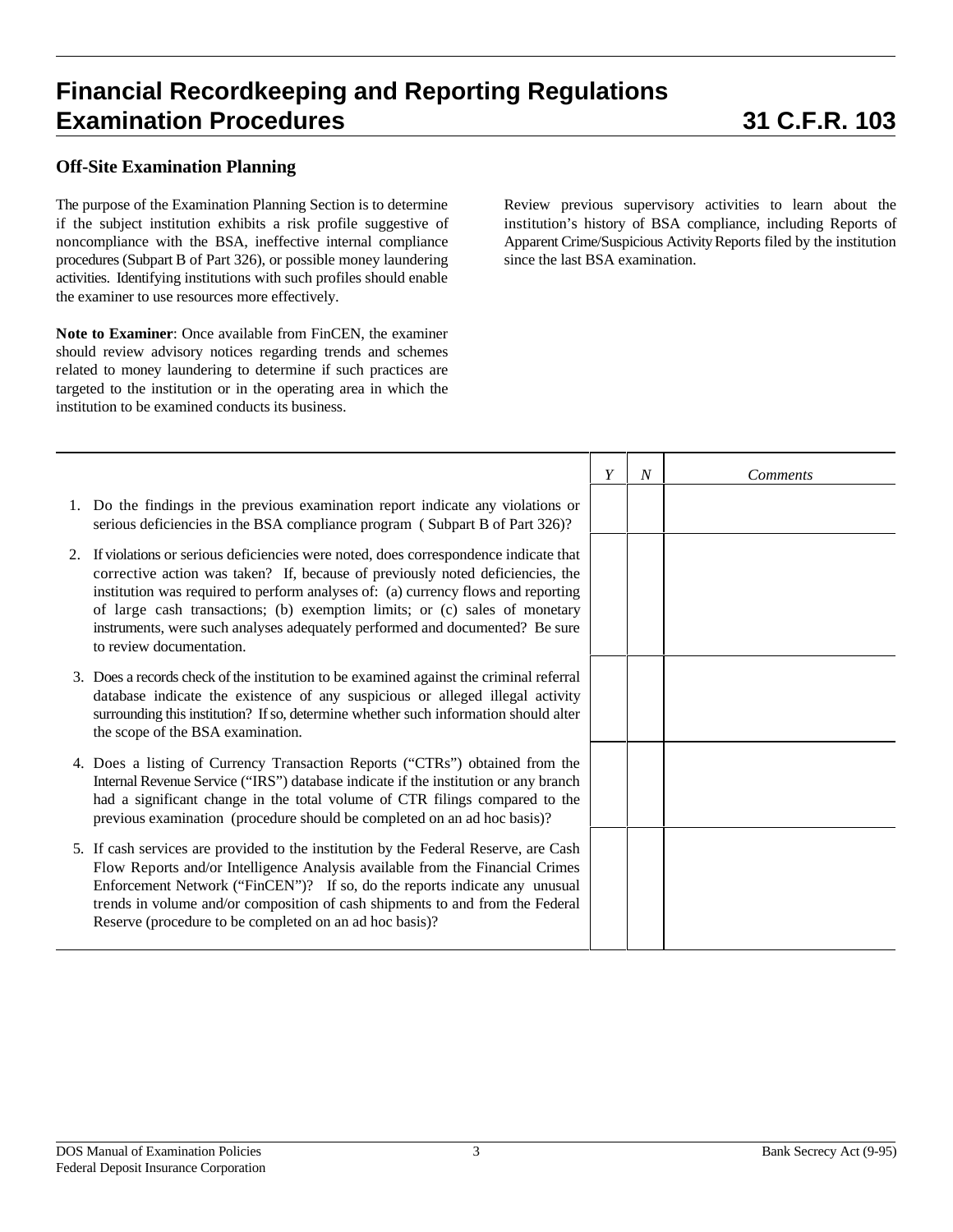### **Internal Compliance Programs and Procedures**

Subpart B of Part 326 requires that financial institutions establish and maintain adequate internal procedures to assure and monitor compliance with the Bank Secrecy Act.

You should be aware that, even if an institution maintains in books and documents what appears to be a viable internal compliance program, the internal compliance program is, quite possibly, not followed by the institution. Specific violations of the Bank Secrecy Act, as may be discovered during the course of this compliance review, may evidence a lack, or the complete omission, of adequate internal compliance procedures.

The sophistication and comprehensiveness of the institution's internal compliance program should be gauged by the type of activities engaged in by the institution and the quantity of transactions subject to the Bank Secrecy Act and related rules and regulations. As an example, a "wholesale" institution that conducts no cash transactions needs only to have an internal compliance program that ensures that, should a covered transaction be presented to the institution, the institution's employees will have sufficient education to understand that the transaction may be subject to Bank Secrecy Act requirements and the employee has the means to obtain additional instructions from manuals or employees at other branches of the institution. As an alternative, an institution that conducts a retail operation needs specific and comprehensive internal compliance procedures. It is the examiner's responsibility to determine the appropriateness of the internal compliance program based on the institution's activities.

|    |                                                                                                                                                                                                 | Y | $\overline{N}$ | <b>Comments</b> |
|----|-------------------------------------------------------------------------------------------------------------------------------------------------------------------------------------------------|---|----------------|-----------------|
| 6. | Has the institution developed a written compliance program as required by Subpart<br>B of Part 326 of FDIC Rules and Regulations?.                                                              |   |                |                 |
|    | Does the written BSA compliance program provide for the following:                                                                                                                              |   |                |                 |
|    | A system of internal controls to ensure ongoing compliance [Section]<br>a.<br>$326.8(c)(1)]$ ?                                                                                                  |   |                |                 |
|    | Independent testing for compliance to be conducted by either bank personnel<br>b.<br>or an outside party? List person(s) designated to conduct independent testing<br>[Section $326.8(c)(2)$ ]. |   |                |                 |
|    | Designation of an individual(s) responsible for coordinating and monitoring<br>c.<br>day-to-day compliance? List individual(s) responsible for compliance<br>[Section $326.8(c)(3)$ ].          |   |                |                 |
|    | Training for appropriate personnel [Section $326.8(c)(4)$ ]?<br>d.                                                                                                                              |   |                |                 |
| 8. | Was the compliance program approved by the institution's board of directors and<br>approval noted in the minutes?                                                                               |   |                |                 |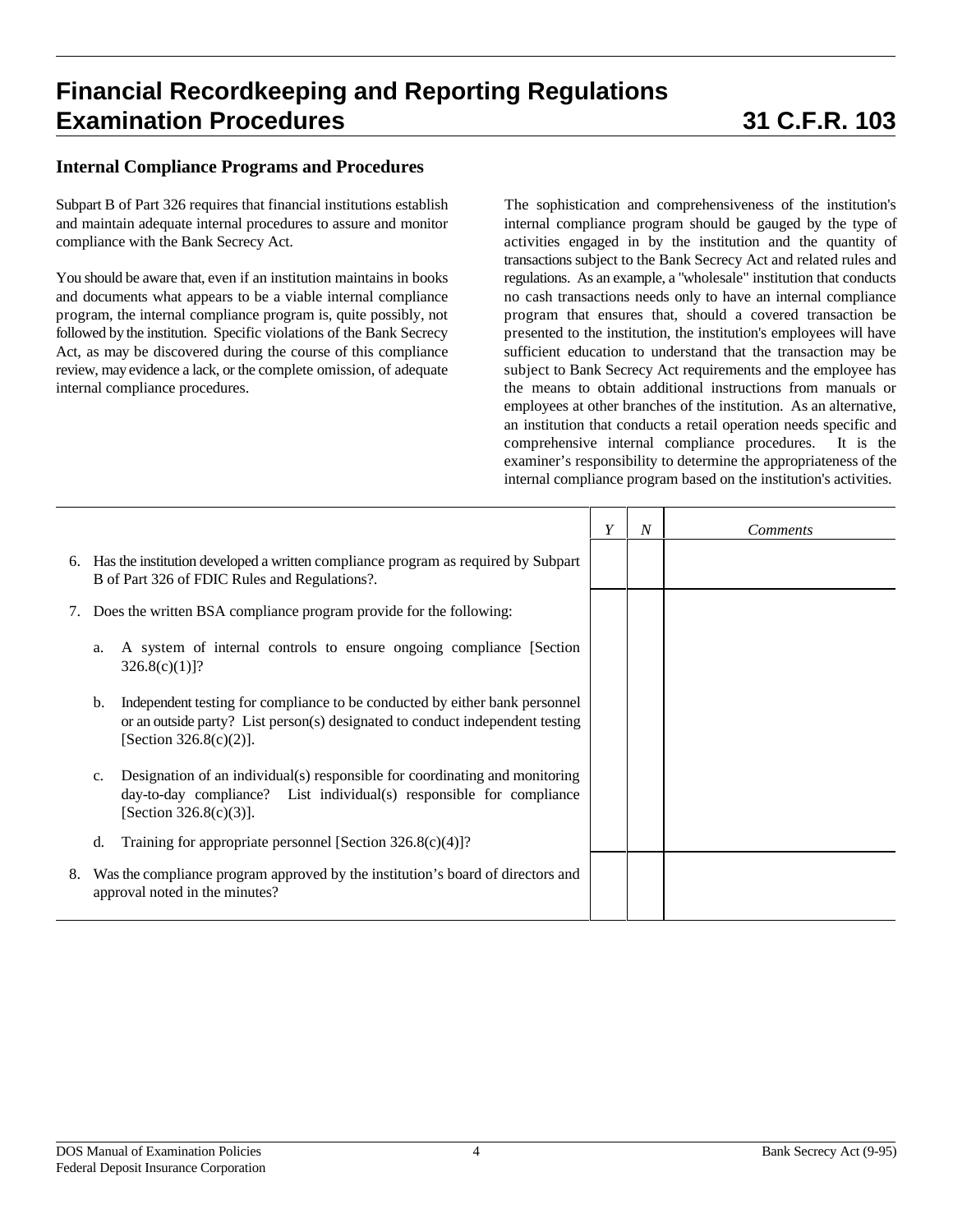|    |                                                                                                                                                                                                                                                                                                                                        | Y | $\boldsymbol{N}$ | Comments |
|----|----------------------------------------------------------------------------------------------------------------------------------------------------------------------------------------------------------------------------------------------------------------------------------------------------------------------------------------|---|------------------|----------|
|    | 9. Does the institution's compliance program include written procedural guidelines<br>for meeting the reporting and recordkeeping requirements of the BSA regulations?                                                                                                                                                                 |   |                  |          |
|    | 10. Does the institution's written compliance program include procedural guidelines<br>for the detection, prevention and reporting of suspicious transactions related to<br>money laundering activities?                                                                                                                               |   |                  |          |
|    | 11. Do the procedural guidelines established by the institution include, at a minimum,<br>provisions for the following:                                                                                                                                                                                                                |   |                  |          |
| a. | The filing of a report of each deposit, withdrawal, exchange of currency or<br>other payment or transfer, by, through or to the financial institution, which<br>involves a transaction in currency of more than \$10,000 (CTR, IRS Form<br>4789) [Section 103.22(a)(1)?                                                                |   |                  |          |
| b. | The maintenance of a centralized list containing each exemption granted, with<br>the supporting information prescribed in Section 103.22(f)? Each exemption<br>granted after October 27, 1986, shall be accompanied by the required<br>statement and attendant language in Section 103.22(d) [Section 103.22(b)(2)].                   |   |                  |          |
| c. | The filing of a report (U.S. Customs Form 4790) of each shipment of currency<br>or other monetary instrument(s) from the United States or into the United<br>States, except via common carrier, by, or to the bank, which involves a<br>shipment of more than $$10,000$ [Section $103.23(a)$ ]?                                        |   |                  |          |
| d. | The maintenance of required records for each monetary instrument<br>purchase/sale for currency in amounts between \$3,000 and \$10,000 inclusive,<br>with the supporting information prescribed in Section 103.29 [Section<br>$103.29(a)$ ?                                                                                            |   |                  |          |
| e. | The filing of an annual report, Report of Foreign Bank Financial Accounts,<br>(Treasury Form 90-22.1) of each person, subject to the jurisdiction of the<br>United States, who has a financial interest in, or signature authority over, a<br>bank, securities or other financial accounts in a foreign country (Section<br>$103.24$ ? |   |                  |          |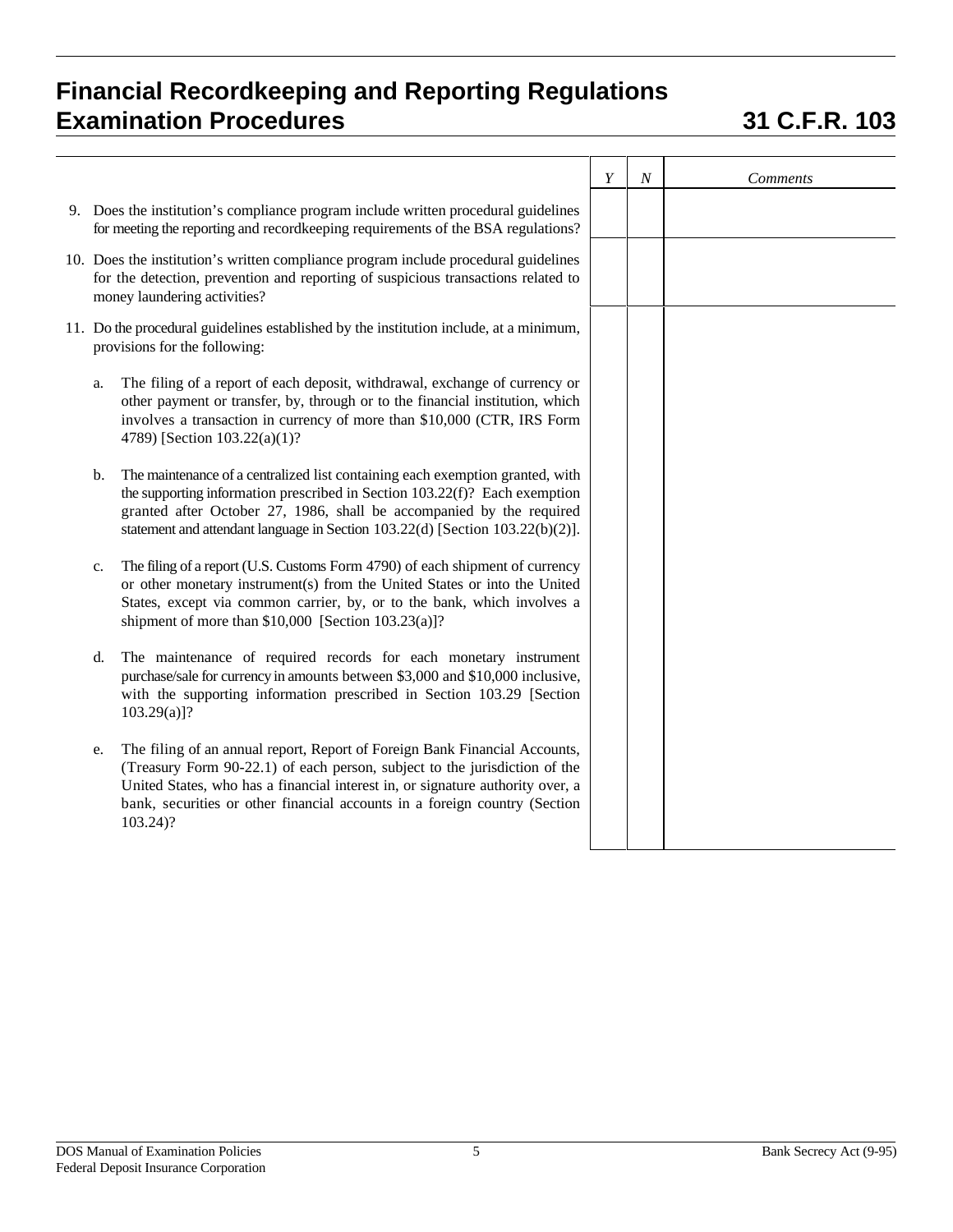|    |                                                                                                                                                                                                                                                                                                                                                                                                               | Y | $\cal N$ | <b>Comments</b> |
|----|---------------------------------------------------------------------------------------------------------------------------------------------------------------------------------------------------------------------------------------------------------------------------------------------------------------------------------------------------------------------------------------------------------------|---|----------|-----------------|
|    | 12. Do the procedural guidelines include provisions for the retention of either the<br>original, microfilm, copy or other reproduction of the items listed below, and is<br>each item retained for a period of at least five years:                                                                                                                                                                           |   |          |                 |
| a. | Each Currency Transaction Report (CTR, IRS Form 4789)?                                                                                                                                                                                                                                                                                                                                                        |   |          |                 |
| b. | Each exemption granted after October 27, 1986, and after the exemption has<br>been discontinued. [Section 103.22(d)]?                                                                                                                                                                                                                                                                                         |   |          |                 |
| c. | Each extension of credit in an amount over $$10,000$ , except when the<br>extension is secured by an interest in real property [Section 103.33(a)]?                                                                                                                                                                                                                                                           |   |          |                 |
| d. | Each advice, request, or instruction received regarding a transaction which<br>results in the transfer of funds, currency, checks, investment securities, other<br>monetary instruments or credit, of more than \$10,000, to a person, account or<br>place outside the United States [Section 103.33(b)]?                                                                                                     |   |          |                 |
| e. | Each advice, request, or instruction given to another financial institution or<br>other person located within or outside the United States, regarding a<br>transaction intended to result in a transfer of funds, currency, checks,<br>investment securities, other monetary instruments or credit, of more than<br>\$10,000, to a person, account or place outside the United States [Section<br>103.33(c)]? |   |          |                 |
| f. | A list of each individual who holds a deposit account and the bank has been<br>unable to secure a taxpayer identification number from that person after<br>making a reasonable effort to obtain the number [Section $103.34(a)(1)(ii)$ ]?                                                                                                                                                                     |   |          |                 |
| g. | Each document granting signature authority over each deposit account<br>[Section $103.34(b)(1)$ ]?                                                                                                                                                                                                                                                                                                            |   |          |                 |
| h. | Each statement, ledger card or other record of each deposit account showing<br>each transaction involving the account, excepting those items listed in Section<br>103.34(b)(3), [Section 103.34(b)(2), (3) and (4)]?                                                                                                                                                                                          |   |          |                 |
| i. | Each document relating to a transaction of more than \$10,000 remitted or<br>transferred to a person, account or place outside the United States [Section<br>$103.34(b)(5)$ and $(6)$ ?                                                                                                                                                                                                                       |   |          |                 |
| j. | Each check or draft in an amount in excess of \$10,000 drawn on or issued by<br>a foreign bank which the domestic bank has paid or presented to a nonbank<br>drawee for payment [Section 103.34(b)(7)]?                                                                                                                                                                                                       |   |          |                 |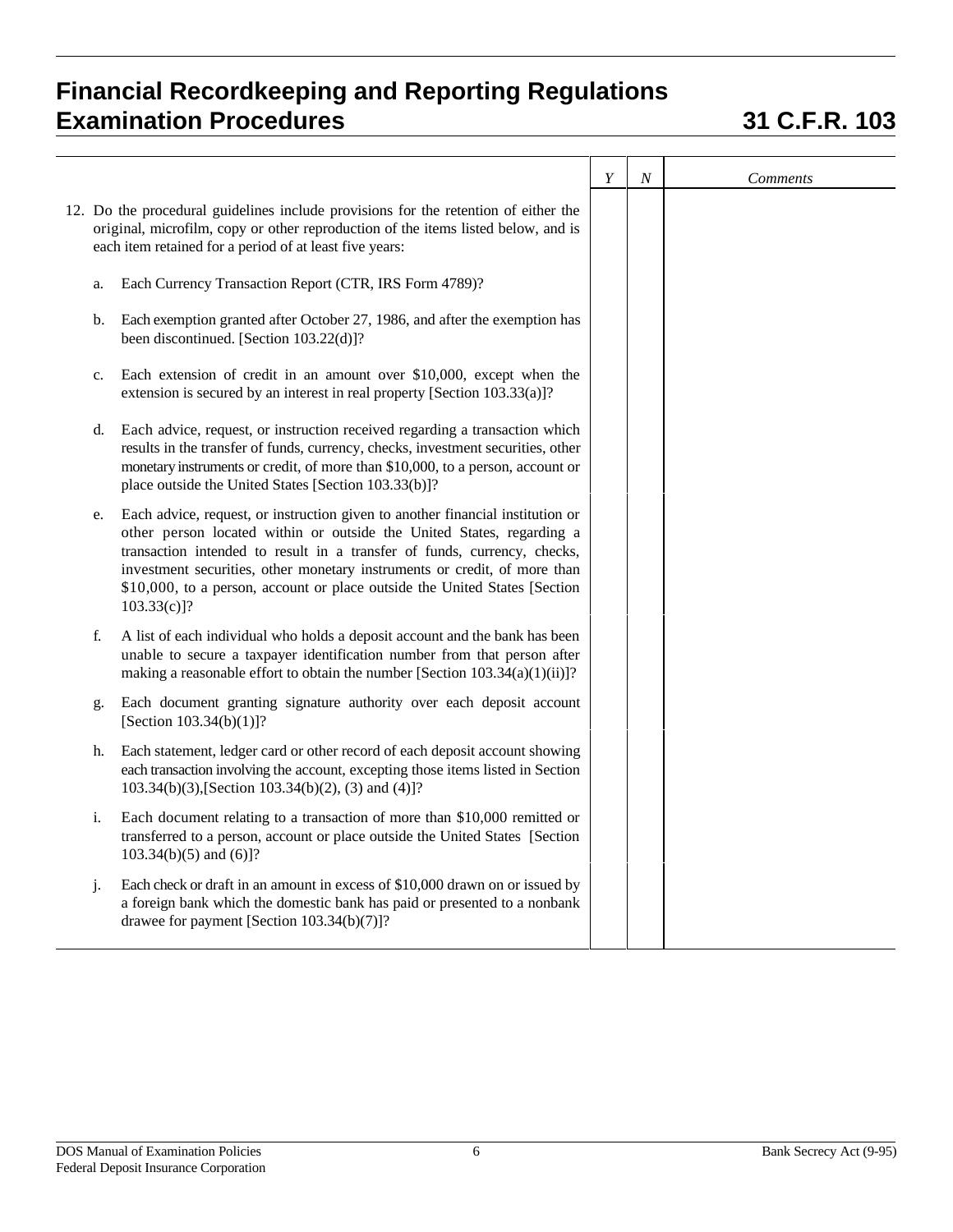|    |                                                                                                                                                                                                                                                                                  | Y | N | <i>Comments</i> |
|----|----------------------------------------------------------------------------------------------------------------------------------------------------------------------------------------------------------------------------------------------------------------------------------|---|---|-----------------|
| k. | Each item relating to any transaction of more than \$10,000 received on any<br>one occasion directly and not through a domestic financial institution, from a<br>bank, broker or dealer in foreign exchange outside the United States [Section<br>$103.34(b)(8)$ and $(9)$ ]?    |   |   |                 |
| Ι. | Records prepared or received by a bank in the ordinary course of business<br>which would be needed to reconstruct a demand deposit account and to trace<br>a check in excess of \$100 deposited in such demand deposit account [Section]<br>$103.34(b)(10)$ ?                    |   |   |                 |
| m. | A record containing the name, address and taxpayer identification number, if<br>available, of any person presenting a certificate of deposit for payment, as well<br>as a description of the instrument and the date of the transaction [Section]<br>$103.34(b)(12)]$ ?          |   |   |                 |
| n. | Each deposit slip or credit ticket reflecting a transaction in excess of \$100 or<br>the equivalent record for direct deposit or other wire transfer deposit<br>transactions? The slip or ticket shall record the amount of any currency<br>involved [Section $103.34(b)(13)$ ]. |   |   |                 |

## **Internal Controls**

Subpart B of Part 326 requires that financial institutions provide for independent testing for BSA compliance to be conducted by bank personnel or an outside party.

Determine whether the Board has implemented a documented audit/independent review program that tests adherence to the institution's compliance program, internal controls to prevent money laundering activity, and to ensure compliance with the BSA and related Anti-Money Laundering laws and regulations.

|    |                                                                                                                                                                                                                                                                                                                                                                     | Y | N | <i>Comments</i> |
|----|---------------------------------------------------------------------------------------------------------------------------------------------------------------------------------------------------------------------------------------------------------------------------------------------------------------------------------------------------------------------|---|---|-----------------|
|    | 13. Review the institution's written internal audit procedures and determine that the<br>internal audit function provides for review for compliance of the BSA. If the<br>institution does not have an internal audit function, determine that a program of<br>management reviews or self audits has been established which include the<br>requirements of the BSA. |   |   |                 |
| a. | Do the audit procedures confirm the integrity and accuracy of the systems for<br>the reporting of large currency transactions?                                                                                                                                                                                                                                      |   |   |                 |
| b. | Do the audit procedures include a review of tellers' work and Forms 4789 and<br>4790?                                                                                                                                                                                                                                                                               |   |   |                 |
| c. | Do the audit procedures confirm the integrity and accuracy of the institution's<br>record keeping activities?                                                                                                                                                                                                                                                       |   |   |                 |
| d. | Do the audit procedures encompass a test of adherence to the in-house record<br>retention schedule?                                                                                                                                                                                                                                                                 |   |   |                 |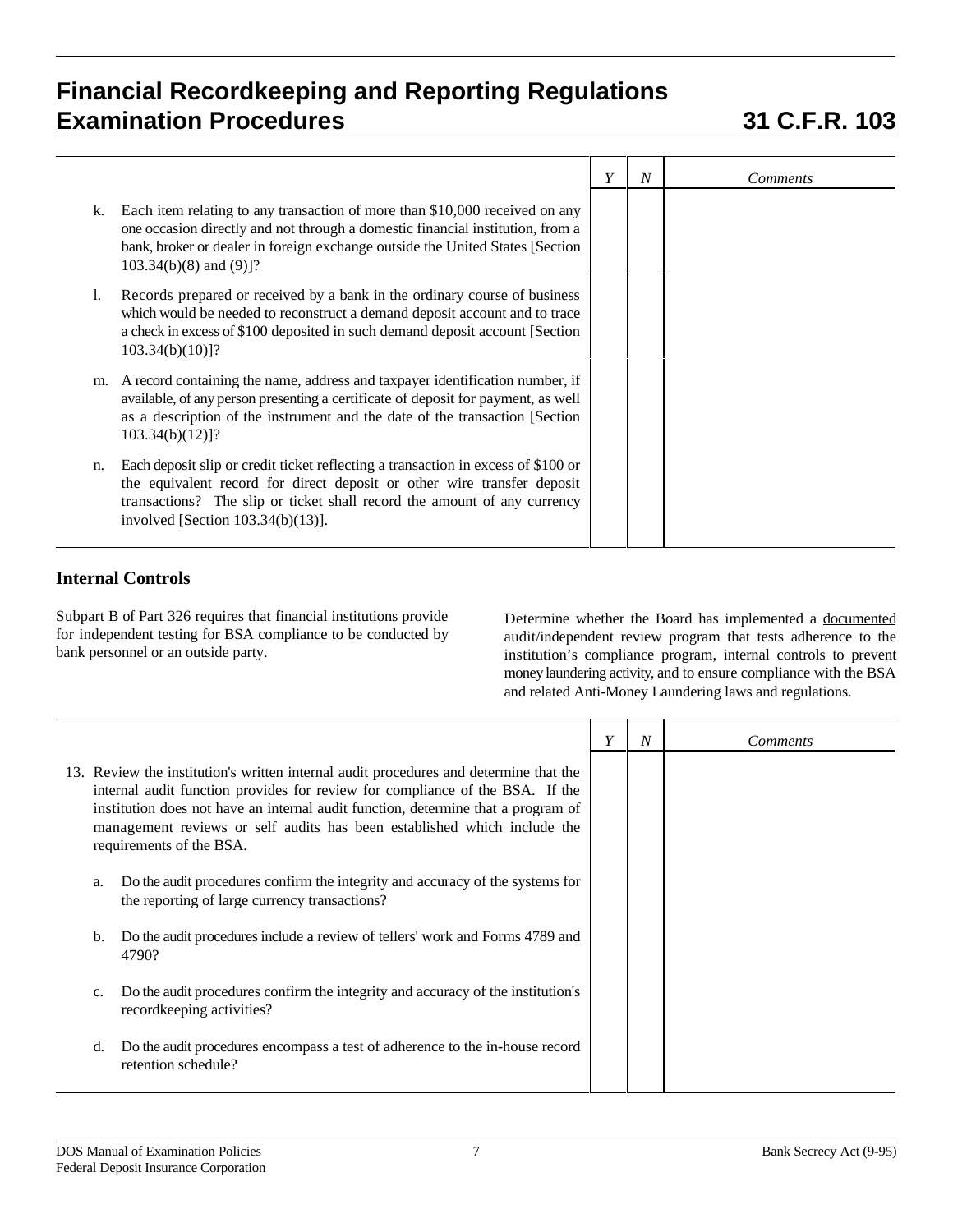|    |                                                                                                                                                                                                                                                                                                                              | Y | N | <i>Comments</i> |
|----|------------------------------------------------------------------------------------------------------------------------------------------------------------------------------------------------------------------------------------------------------------------------------------------------------------------------------|---|---|-----------------|
| e. | Do the audit procedures include steps necessary to ascertain that the institution<br>is maintaining a list of exempt customers as required by the regulations?                                                                                                                                                               |   |   |                 |
|    | Do the audit procedures provide a test of the reasonableness of the exemptions<br>granted?                                                                                                                                                                                                                                   |   |   |                 |
| g. | Do the audit procedures include steps necessary to ascertain that the institution<br>has procedures in place for maintaining required information from customers<br>purchasing monetary instruments for cash in amounts between \$3,000 and<br>\$10,000 inclusive and that appropriate identification measures are in place? |   |   |                 |
| h. | Do the audit procedures require the auditor to ascertain that the institution has<br>filed a Report of Foreign Bank Financial Accounts (Treasury Form 90-22.1)<br>declaring interest in a foreign financial account?                                                                                                         |   |   |                 |
| 1. | Do the audit procedures include steps necessary to ascertain that the institution<br>is conducting an ongoing training program?                                                                                                                                                                                              |   |   |                 |

## **Anti-Money Laundering Program**

As a part of the Bank Secrecy Act compliance program, each bank should have policies and procedures designed to detect and/or prevent money laundering activities.

|                                                                                                                                                      | Y | N | <i>Comments</i> |
|------------------------------------------------------------------------------------------------------------------------------------------------------|---|---|-----------------|
| 14. Determine whether written policies and procedures have been implemented<br>covering the detection and prevention of money laundering activities. |   |   |                 |
| 15. If applicable, do the anti-money laundering policies address the following:                                                                      |   |   |                 |
| define money laundering in its different forms (e.g. placement, layering,<br>a.<br>integration)?                                                     |   |   |                 |
| provide compliance with BSA and related Anti-Money Laundering laws and<br>b.<br>regulations?                                                         |   |   |                 |
| establish a "Know Your Customer" program?<br>c.                                                                                                      |   |   |                 |
| identify high risk activities, businesses and foreign countries (those commonly<br>d.<br>associated with money laundering)?                          |   |   |                 |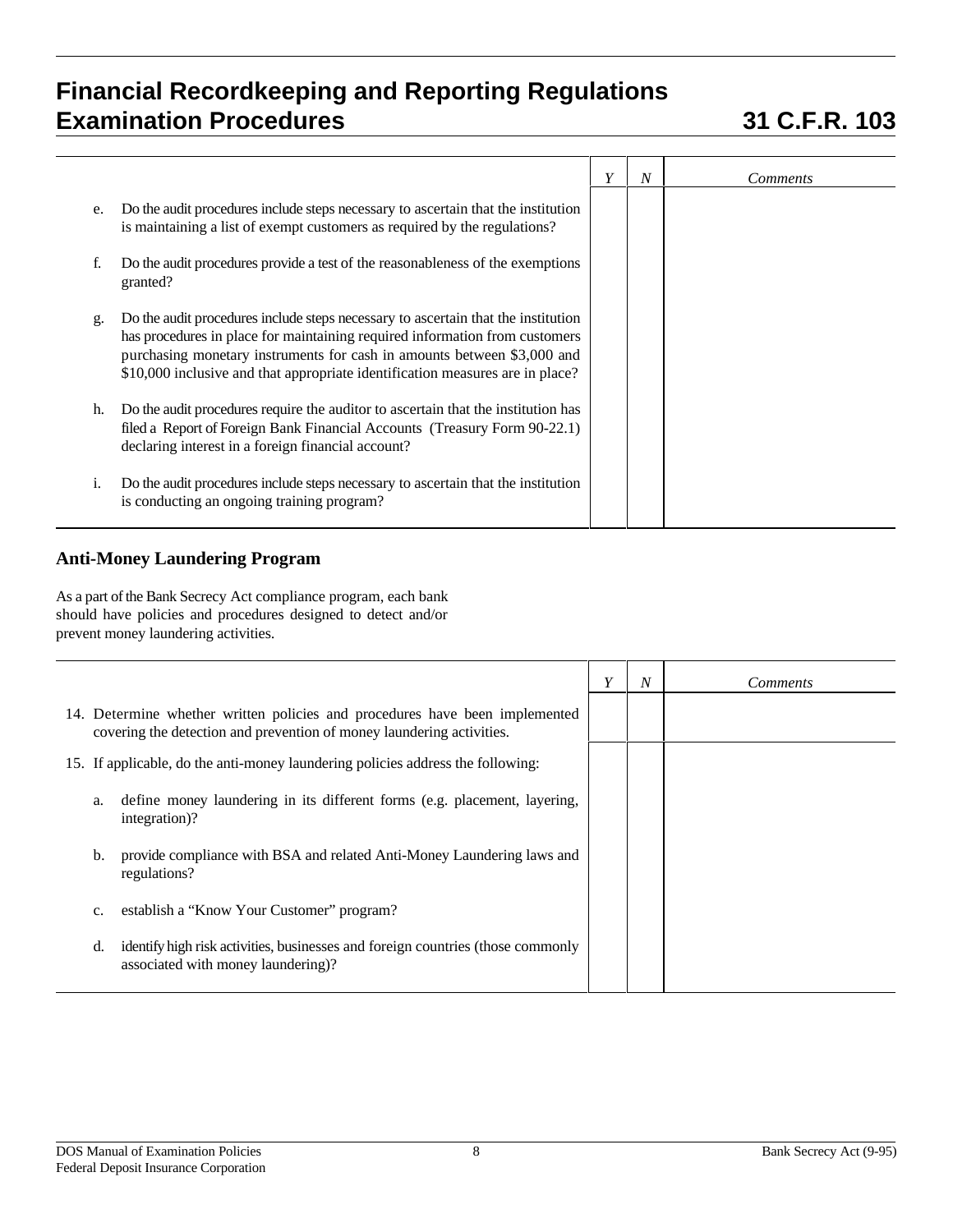|                                                                                                                                                                                                                               | Y | $\cal N$ | <b>Comments</b> |
|-------------------------------------------------------------------------------------------------------------------------------------------------------------------------------------------------------------------------------|---|----------|-----------------|
| 16. If applicable, do the anti-money laundering policies extend to the following<br>institution operations:                                                                                                                   |   |          |                 |
| retail operations?<br>a.                                                                                                                                                                                                      |   |          |                 |
| trust department?<br>b.                                                                                                                                                                                                       |   |          |                 |
| loan department?<br>c.                                                                                                                                                                                                        |   |          |                 |
| private banking operations?<br>d.                                                                                                                                                                                             |   |          |                 |
| sale of monetary instruments?<br>e.                                                                                                                                                                                           |   |          |                 |
| wire transfer room?<br>f.                                                                                                                                                                                                     |   |          |                 |
| teller and currency operations?<br>g.                                                                                                                                                                                         |   |          |                 |
| safe deposit box activity?<br>h.                                                                                                                                                                                              |   |          |                 |
| international department?<br>i.                                                                                                                                                                                               |   |          |                 |
| correspondent banking area?<br>j.                                                                                                                                                                                             |   |          |                 |
| discount brokerage department?<br>k.                                                                                                                                                                                          |   |          |                 |
| subsidiary activities (i.e. money transmitter/check cashier subsidiary)?<br>1.                                                                                                                                                |   |          |                 |
| 17. Determine whether management has implemented a high level of internal controls<br>to minimize the risk of money laundering. These controls should include, but not<br>be limited to, the following:                       |   |          |                 |
| money laundering detection procedures.<br>a.                                                                                                                                                                                  |   |          |                 |
| identification and monitoring of non-bank financial institutions that are<br>b.<br>depositors of the institution and that engage in a high volume of cash activity<br>(i.e. money transmitters and check cashing businesses). |   |          |                 |
| periodic account activity monitoring.<br>c.                                                                                                                                                                                   |   |          |                 |
| internal investigations, monitoring and reporting of suspicious transactions.<br>d.                                                                                                                                           |   |          |                 |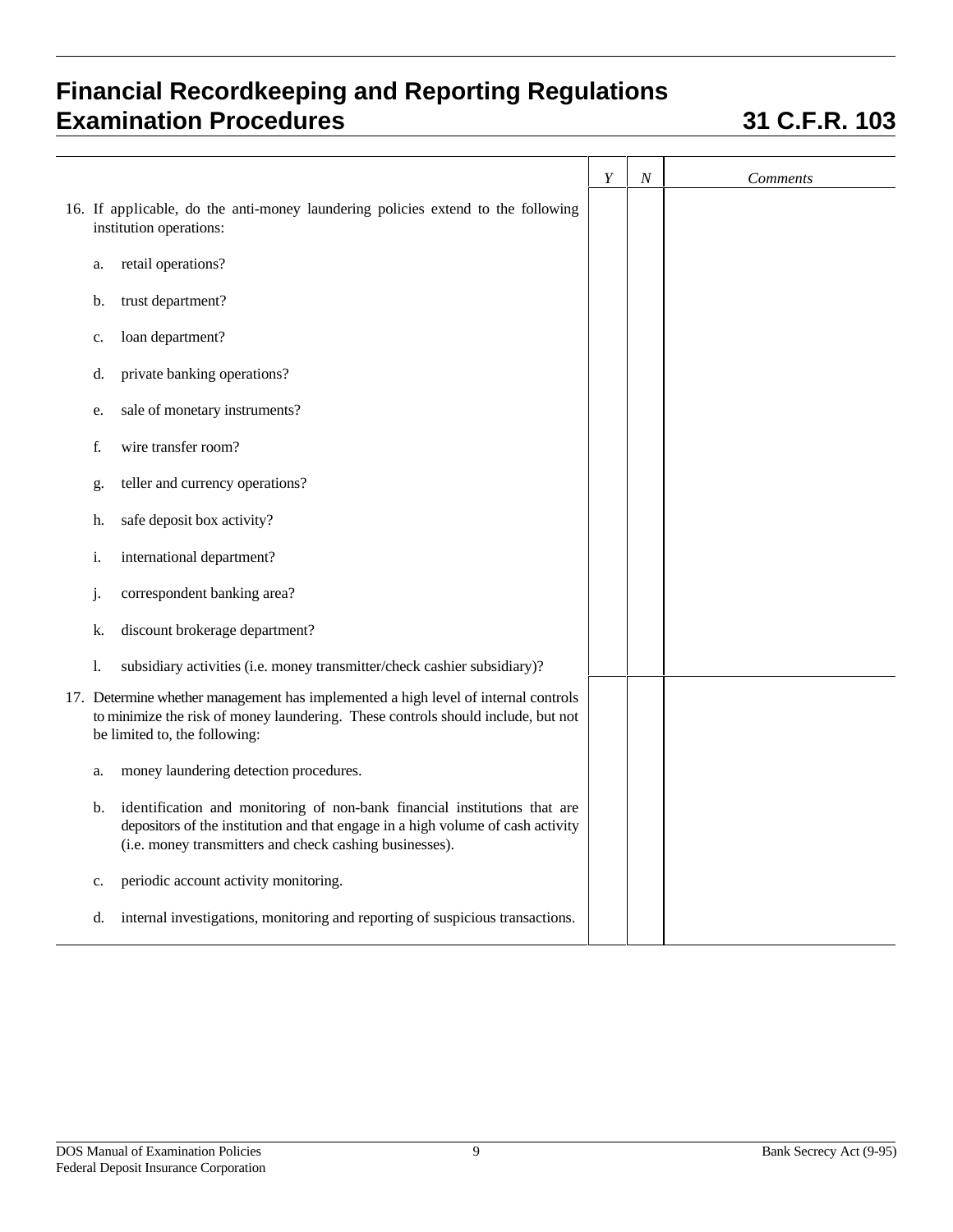## **Know Your Customer Policy**

While "Know Your Customer" policies and procedures are not currently required by regulation, institutions should be strongly encouraged to develop and maintain such policies and procedures.

|                                                                                                                                                                                                                                                                    | Y | N | <i>Comments</i> |
|--------------------------------------------------------------------------------------------------------------------------------------------------------------------------------------------------------------------------------------------------------------------|---|---|-----------------|
| 18. Does the bank have policies and procedures that require "reasonable efforts" to be<br>made to ascertain the true identity of individual customers and/or the stated<br>business purpose of each commercial enterprise with whom the bank conducts<br>business? |   |   |                 |
| 19. Does the institution's "Know Your Customer" policy include the following, when<br>opening an account:                                                                                                                                                          |   |   |                 |
| <b>Personal Accounts</b>                                                                                                                                                                                                                                           |   |   |                 |
| Procurement of proper identification (i.e. driver's license with photograph or<br>a.<br>U.S. passport or alien registration card together with a major credit card, etc.)?                                                                                         |   |   |                 |
| Consideration of customer's residence or place of business?<br>b.                                                                                                                                                                                                  |   |   |                 |
| Consideration of source of funds used to open an account?<br>c.                                                                                                                                                                                                    |   |   |                 |
| Check with service bureau, if applicable, for undesirable situations involving<br>d.<br>customer (kiting, NSF, etc.)?                                                                                                                                              |   |   |                 |
| <b>Business Accounts</b>                                                                                                                                                                                                                                           |   |   |                 |
| Verification of legal status of business (i.e., sole proprietorship, partnership,<br>e.<br>$etc.$ )?                                                                                                                                                               |   |   |                 |
| Verification of name of business with a reporting agency?<br>f.                                                                                                                                                                                                    |   |   |                 |
| For foreign business accounts, is there proof that the business is registered in<br>g.<br>the country of origin (e.g. articles of incorporation, etc.)?                                                                                                            |   |   |                 |
| Procurement of the following information for large commercial accounts:<br>h.                                                                                                                                                                                      |   |   |                 |
| Financial statements?                                                                                                                                                                                                                                              |   |   |                 |
| Description of customer's principal line of business?<br>٠                                                                                                                                                                                                         |   |   |                 |
| Description of business operations, (i.e., retail vs. wholesale)?<br>٠                                                                                                                                                                                             |   |   |                 |
| List of major suppliers and customers?<br>×                                                                                                                                                                                                                        |   |   |                 |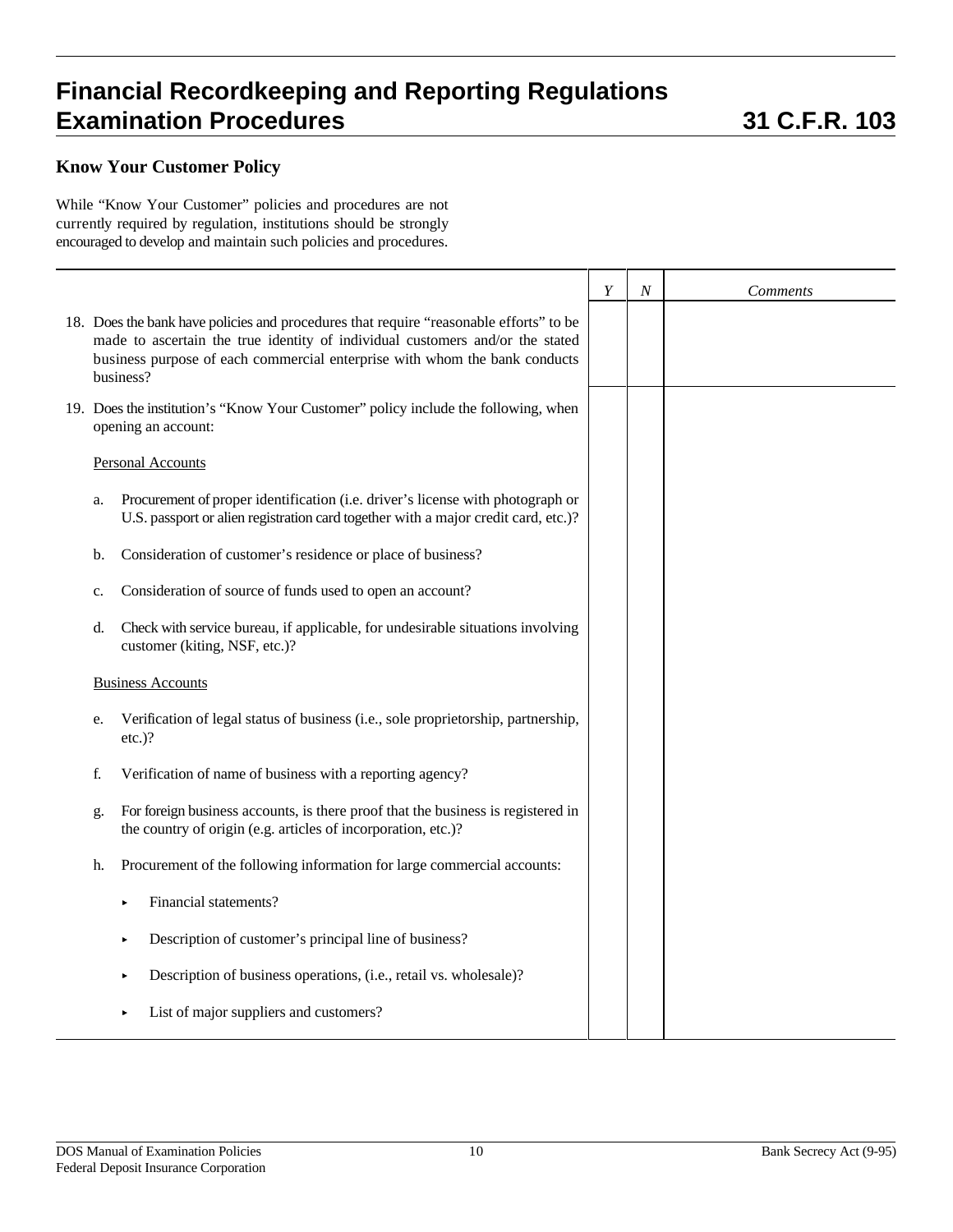|                                                                                                                                                                                                                                                                                                              | N | <i>Comments</i> |
|--------------------------------------------------------------------------------------------------------------------------------------------------------------------------------------------------------------------------------------------------------------------------------------------------------------|---|-----------------|
| 20. Does the bank have adequate ongoing monitoring systems in place to identify<br>"suspicious" transactions (structuring, concentration accounts, transactions<br>inconsistent with the nature of a customer's stated business purpose, unusual wire<br>activities)?                                        |   |                 |
| 21. If the institution uses fictitious names for customers on the general ledger or other<br>institution documents, does the institution maintain files containing the customers'<br>real names and other identifying information and does the institution have<br>knowledge of these customers' activities? |   |                 |

### **Education**

Subpart B of Part 326 requires that financial institutions provide BSA training for appropriate personnel, including, but not limited to, tellers, customer service representatives, lending officers and all other customer contact personnel.

|    |                                                                                                                                                               | Y | N | <b>Comments</b> |
|----|---------------------------------------------------------------------------------------------------------------------------------------------------------------|---|---|-----------------|
|    | 22. Review the institution's program for educating appropriate employees regarding the<br>BSA to determine if the established program includes the following: |   |   |                 |
| a. | Reporting of large currency transactions.                                                                                                                     |   |   |                 |
| b. | Exemptions from large currency transaction reporting.                                                                                                         |   |   |                 |
| c. | Sale of monetary instruments.                                                                                                                                 |   |   |                 |
| d. | Record retention requirements.                                                                                                                                |   |   |                 |
| e. | Reporting of suspicious activity or alleged criminal conduct.                                                                                                 |   |   |                 |
| f. | Review of internal policies/procedures.                                                                                                                       |   |   |                 |
| g. | Examples of money laundering cases and the ways in which they can be<br>detected/resolved/reported.                                                           |   |   |                 |
| h. | Overview of the different forms that money laundering can take (deposit<br>accounts, wire transfers, loans, etc.).                                            |   |   |                 |
| 1. | Wire (fund) transfer activity.                                                                                                                                |   |   |                 |
|    | "Know Your Customer" procedures.                                                                                                                              |   |   |                 |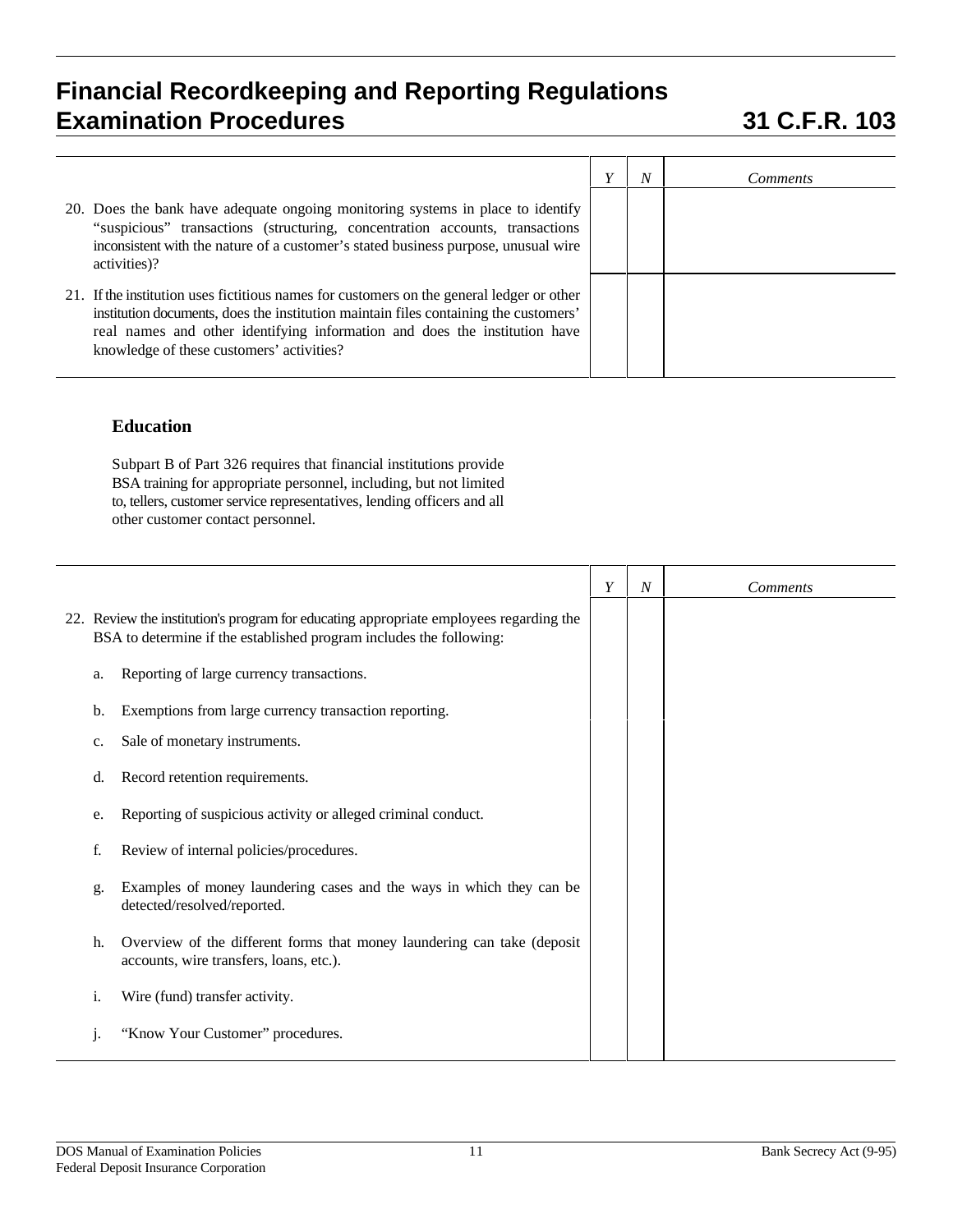|                                                                                                                                                                                                                                                                                                                                                                                                                                                                                                                                                                                                                          | Y | $\boldsymbol{N}$ | <i>Comments</i> |
|--------------------------------------------------------------------------------------------------------------------------------------------------------------------------------------------------------------------------------------------------------------------------------------------------------------------------------------------------------------------------------------------------------------------------------------------------------------------------------------------------------------------------------------------------------------------------------------------------------------------------|---|------------------|-----------------|
| 23. Does management periodically reinforce the importance of compliance through<br>ongoing education and training?                                                                                                                                                                                                                                                                                                                                                                                                                                                                                                       |   |                  |                 |
| 24. Question the compliance officer and other operations personnel (i.e., tellers,<br>platform officers, branch managers) to determine whether they are sufficiently<br>knowledgeable concerning the BSA and operating procedures to assure<br>compliance. Does this training address money laundering schemes?                                                                                                                                                                                                                                                                                                          |   |                  |                 |
| 25. Interview personnel from other areas of the institution which deal in currency; such<br>as trust, loan and international departments, private banking units, discount<br>brokerage units, cash control centers and specialized foreign exchange units, to<br>determine that they are knowledgeable regarding the BSA requirements, possible<br>money laundering schemes, and the identification of suspicious or unusual<br>activities. List personnel interviewed and document their level of knowledge of the<br>BSA and how they acquired this knowledge. (Describe scope and frequency of<br>training meetings.) |   |                  |                 |

## **Exemptions**

Institutions, although they are not required to do so by the BSA, may choose to exempt customers from the filing of Currency Transaction Reports. If an institution decides to exempt customers, then it must follow the exemption procedures established by the Internal Revenue Service.

|                                                                                                                                                                                                      | Y | $\overline{N}$ | <i>Comments</i> |
|------------------------------------------------------------------------------------------------------------------------------------------------------------------------------------------------------|---|----------------|-----------------|
| 26. Obtain a copy of the institution's list of exempt customers and review the<br>institution's correspondence with the Internal Revenue Service and Department of<br>Treasury regarding exemptions. |   |                |                 |
|                                                                                                                                                                                                      |   |                |                 |
| 27. Is the exemption list centralized in one location for the institution as a whole?                                                                                                                |   |                |                 |
| Does the list include the following required information on each exempt customer:<br>28.                                                                                                             |   |                |                 |
| Name of business?<br>a.                                                                                                                                                                              |   |                |                 |
| Local street address?<br>b.                                                                                                                                                                          |   |                |                 |
| Type of business?<br>c.                                                                                                                                                                              |   |                |                 |
| Taxpayer identification number?<br>d.                                                                                                                                                                |   |                |                 |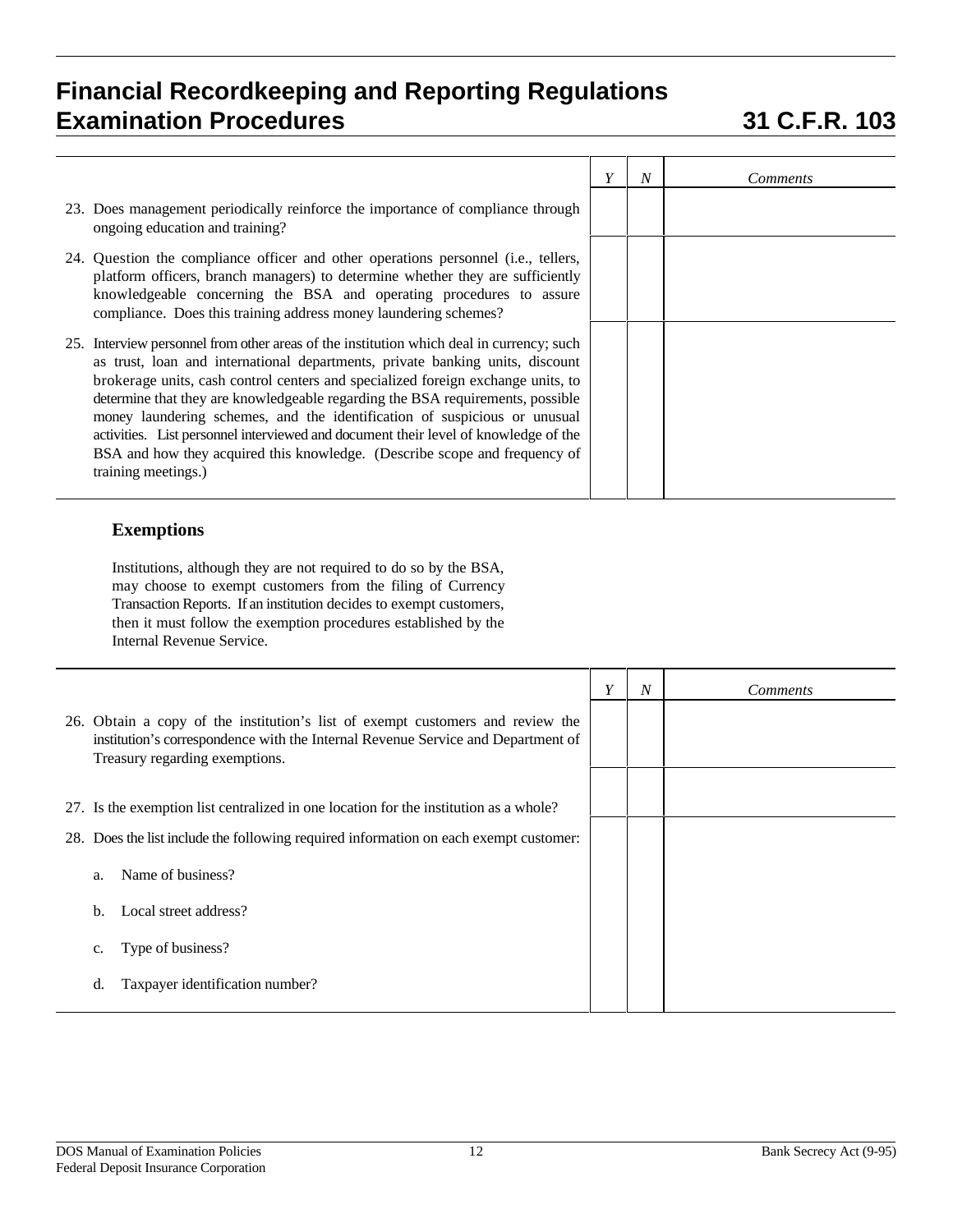|                                                                                                                                                                                                                                                                                                                                                                         | Y | $\boldsymbol{N}$ | Comments |
|-------------------------------------------------------------------------------------------------------------------------------------------------------------------------------------------------------------------------------------------------------------------------------------------------------------------------------------------------------------------------|---|------------------|----------|
| Account number?<br>e.                                                                                                                                                                                                                                                                                                                                                   |   |                  |          |
| Reason for exemption?<br>f.,                                                                                                                                                                                                                                                                                                                                            |   |                  |          |
| Indication as to whether exemption is for deposits, withdrawals, or both?<br>g.                                                                                                                                                                                                                                                                                         |   |                  |          |
| Dollar limit for each exemption type (deposit or withdrawal)?<br>h.                                                                                                                                                                                                                                                                                                     |   |                  |          |
| 29. Does the bank perform a review of currency transaction activity on at least an<br>annual basis in support of the established limits?                                                                                                                                                                                                                                |   |                  |          |
| 30. Does the bank have written documentation to support the established dollar limits?                                                                                                                                                                                                                                                                                  |   |                  |          |
| 31. Do the exemptions appear commensurate with the customary conduct of the<br>customer's business activity and frequency of large cash transactions?                                                                                                                                                                                                                   |   |                  |          |
| 32. Does the exemption list include any customers which do not meet the immediate<br>eligibility requirements of the exemption procedures, and thereby require special<br>exemptions? If so, are the special exemptions documented in written<br>correspondence from the Internal Revenue Service or the Department of the<br>Treasury? Obtain copies of the documents. |   |                  |          |
| 33. Does the exemption list contain customers which cannot be exempted under the<br>exemption procedures?                                                                                                                                                                                                                                                               |   |                  |          |
| 34. If the institution has placed a customer(s) on the exemption list since October 27,<br>1986, has the institution obtained a signed statement from the customer(s) attesting<br>to the accuracy of the information supporting the exemption(s)?                                                                                                                      |   |                  |          |
| 35. If the institution ships currency to or receives currency from a correspondent bank,<br>savings and loan association, credit union, etc., are the names and addresses of the<br>institutions included on the exemption list?                                                                                                                                        |   |                  |          |
| 36. Are all exempted accounts of a commercial type and not the personal accounts of<br>a customer?                                                                                                                                                                                                                                                                      |   |                  |          |
| 37. Does the institution refrain from granting exemptions to customers who "request"<br>an exemption, an activity commonly associated with money laundering?                                                                                                                                                                                                            |   |                  |          |
| 38. Has the institution, in granting exemptions, adhered to its established policy?                                                                                                                                                                                                                                                                                     |   |                  |          |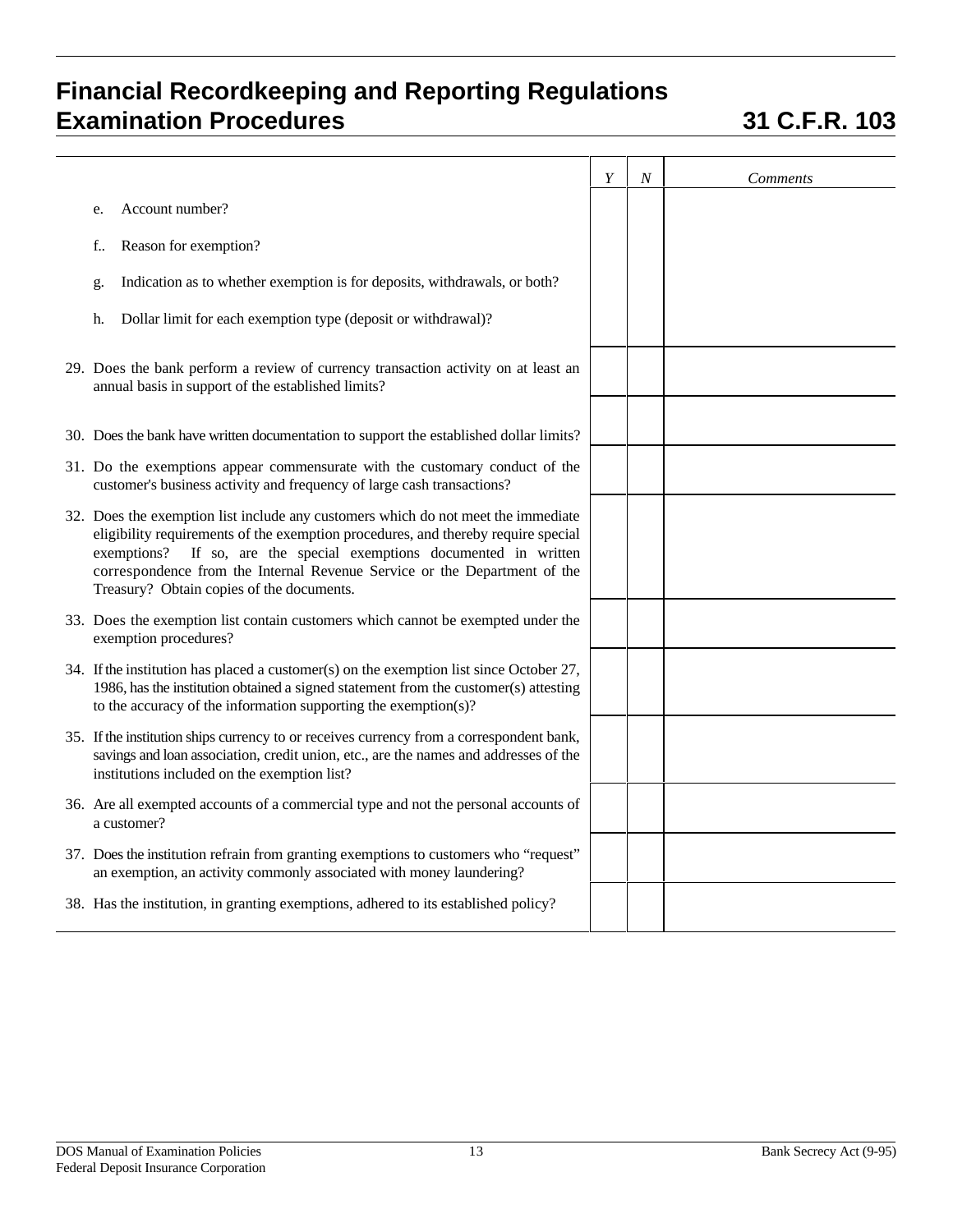### **Currency Flows**

When available, review the cash totals shipped to and received from the Federal Reserve Bank or correspondent banks (Currency Distribution and Cash Control Center Letter) for a reasonable period of time (generally no less than three months) or, if available, the latest FinCEN Analysis of Federal Reserve Cash Flows for unusual trends. The examiner should determine, through

discussion with management, the cause of any unusual activity noted (i.e., material variance in totals of currency shipped or received or large denomination currency exchanged). The examiner should also determine if the volume of CTR filings during the period is consistent with any changes in the patterns of cash activity.

|                                                                                                                                                                                                                                                                                                                                                                                                                                                                                                        | Y | $\boldsymbol{N}$ | <b>Comments</b> |
|--------------------------------------------------------------------------------------------------------------------------------------------------------------------------------------------------------------------------------------------------------------------------------------------------------------------------------------------------------------------------------------------------------------------------------------------------------------------------------------------------------|---|------------------|-----------------|
| 39. Ascertain whether the bank has an automated system in place to capture cash<br>transactions (individual and/or multiple transactions) in excess of \$10,000 on the<br>same business day by or on behalf of the same individual, or by account. If an<br>automated system exists:                                                                                                                                                                                                                   |   |                  |                 |
| Determine whether the internal audit/independent review has adequately tested<br>a.<br>the accuracy and validity of the large transaction identification system and that<br>the system is comprehensive with regard to all points of cash entry and exit.<br>(Determine whether the discount brokerage, private banking, trust, or any<br>other departments within the bank engage in currency transactions subject to<br>the regulations, and if so, that aggregation systems cover such activities.) |   |                  |                 |
| If satisfied with the validity of the internal system, the examiner should review<br>$\mathbf{b}$ .<br>sample reports generated by the system to determine whether currency<br>transactions exceeding \$10,000 (including multiple deposits) are being<br>properly reported and verify that all CTRs completed were filed with the IRS<br>within 15 days of the transaction. (Compare CTRs to the list of CTRs<br>obtained from IRS Data Center.)                                                      |   |                  |                 |
| Review a sample of completed CTRs, whether hard copy or from computer<br>c.<br>generated filings to determine that:                                                                                                                                                                                                                                                                                                                                                                                    |   |                  |                 |
| CTRs are properly completed in accordance with Internal Revenue<br>Service instructions.                                                                                                                                                                                                                                                                                                                                                                                                               |   |                  |                 |
| Transaction amounts are consistent with the type and nature of business<br>×<br>or occupation of the customer.                                                                                                                                                                                                                                                                                                                                                                                         |   |                  |                 |
| CTRs are filed for large cash transactions identified by the automated<br>٠<br>system, unless an exemption exists for the customer. However, CTRs<br>must be filed for customers who exceed their exemption limits.                                                                                                                                                                                                                                                                                    |   |                  |                 |
| 40. If the bank does NOT make use of an automated large transaction identification or<br>aggregation system, how does the internal audit program or other independent<br>review determine if large cash transactions are being identified and reported?                                                                                                                                                                                                                                                |   |                  |                 |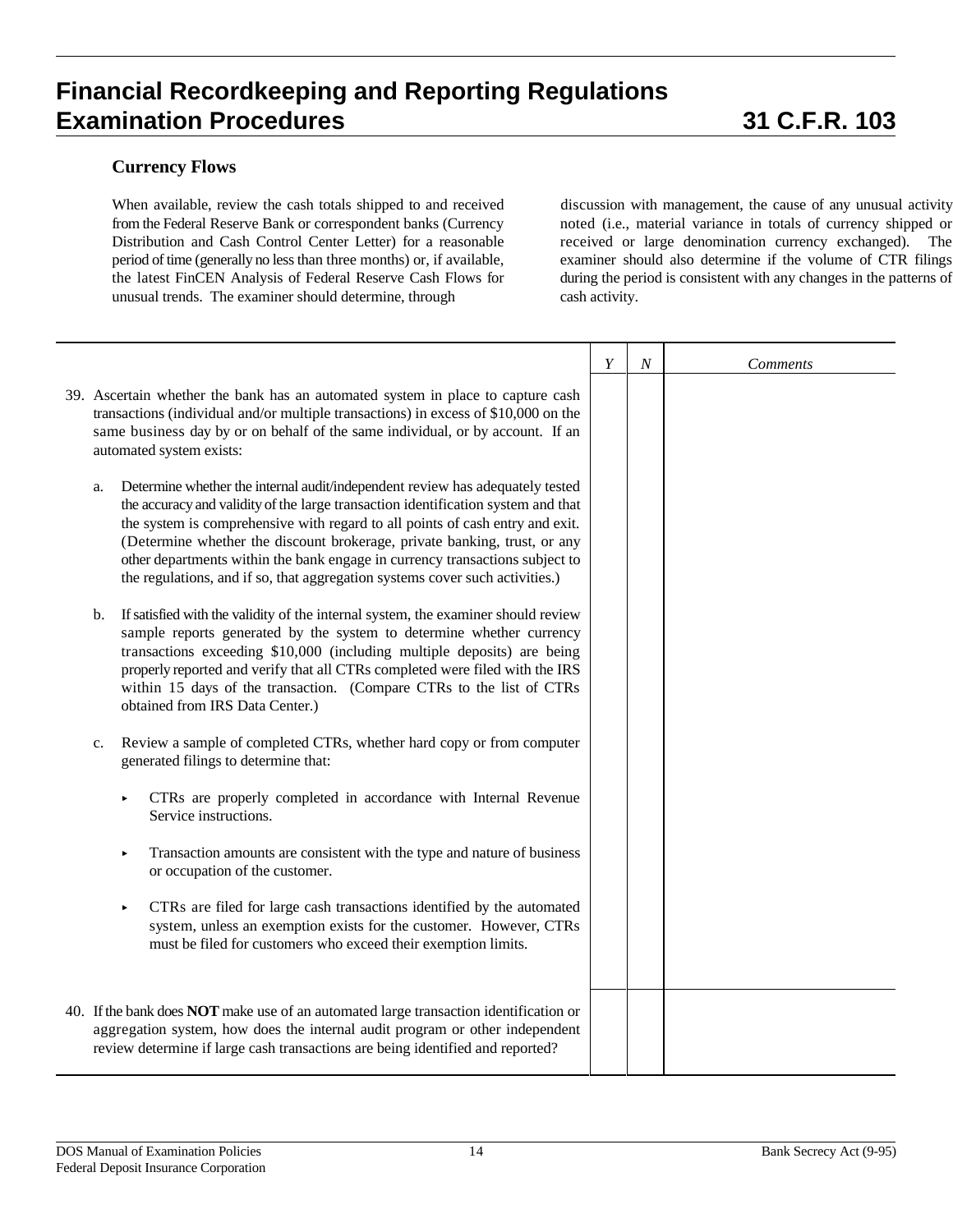|               |                                                                                                                                                                                                                                                                                                                                                                                                                                                         | $\boldsymbol{Y}$ | $\boldsymbol{N}$ | <b>Comments</b> |
|---------------|---------------------------------------------------------------------------------------------------------------------------------------------------------------------------------------------------------------------------------------------------------------------------------------------------------------------------------------------------------------------------------------------------------------------------------------------------------|------------------|------------------|-----------------|
|               | 41. If the bank has an automated system in place to capture individual or multiple cash<br>transactions of less than \$10,000, review an appropriate sample of transactions to<br>ascertain the following information:                                                                                                                                                                                                                                  |                  |                  |                 |
| a.            | Evidence of structured transactions;                                                                                                                                                                                                                                                                                                                                                                                                                    |                  |                  |                 |
| $\mathbf b$ . | Evidence of "concentration accounts" (accounts which have frequent cash<br>deposits aggregating less than \$10,000 on any business day, and relatively few<br>transfers of large amounts out of the accounts, by check or wire);                                                                                                                                                                                                                        |                  |                  |                 |
| c.            | Customers with frequent cash transactions of less than \$10,000 who have not<br>provided tax identification numbers; and                                                                                                                                                                                                                                                                                                                                |                  |                  |                 |
| d.            | Customers with frequent cash transactions that have provided either a foreign<br>address or post office box as an address or have requested that the bank hold<br>monthly statements.                                                                                                                                                                                                                                                                   |                  |                  |                 |
|               | 42. Obtain copies of the following internally generated reports for review:                                                                                                                                                                                                                                                                                                                                                                             |                  |                  |                 |
| a.            | Suspected Kiting Reports - These reports identify excessive activity in<br>accounts and should be reviewed for cash activity. (The account profile of an<br>account used for money laundering can be similar to that of an account used<br>for check kiting, i.e. high volume of activity, matching deposits and<br>withdrawals, low average balances in relation to activity.)                                                                         |                  |                  |                 |
| b.            | Demand Deposit Activity Reports - These reports cover all customer and<br>employee accounts. They generally show daily balances and accumulate<br>deposits and withdrawals over a 30-day period. Careful review will show<br>accounts that have changed, either in average balance or in numbers of<br>transactions.                                                                                                                                    |                  |                  |                 |
| c.            | Large Transaction or Cash-In and Cash-Out Reports - Most institutions<br>prepare reports of deposits and withdrawals, either in cash or by check that<br>exceed a certain amount that is less than the over \$10,000 reporting<br>requirement. Such reports can help identify customers who may be structuring<br>transactions to avoid CTR reporting or who have unusual activity in their<br>accounts.                                                |                  |                  |                 |
| d.            | Incoming and Outgoing Wire Transfer Logs - These logs can identify transfers<br>of funds out of the country or to remote banks, transfers funded by cashier's<br>checks and/or money orders in amounts under the CTR filing threshold (over<br>\$10,000) and other suspicious patterns for noncustomers as well as<br>accountholders. Additionally, review incoming and outgoing facsimile logs for<br>payment instructions related to funds transfers. |                  |                  |                 |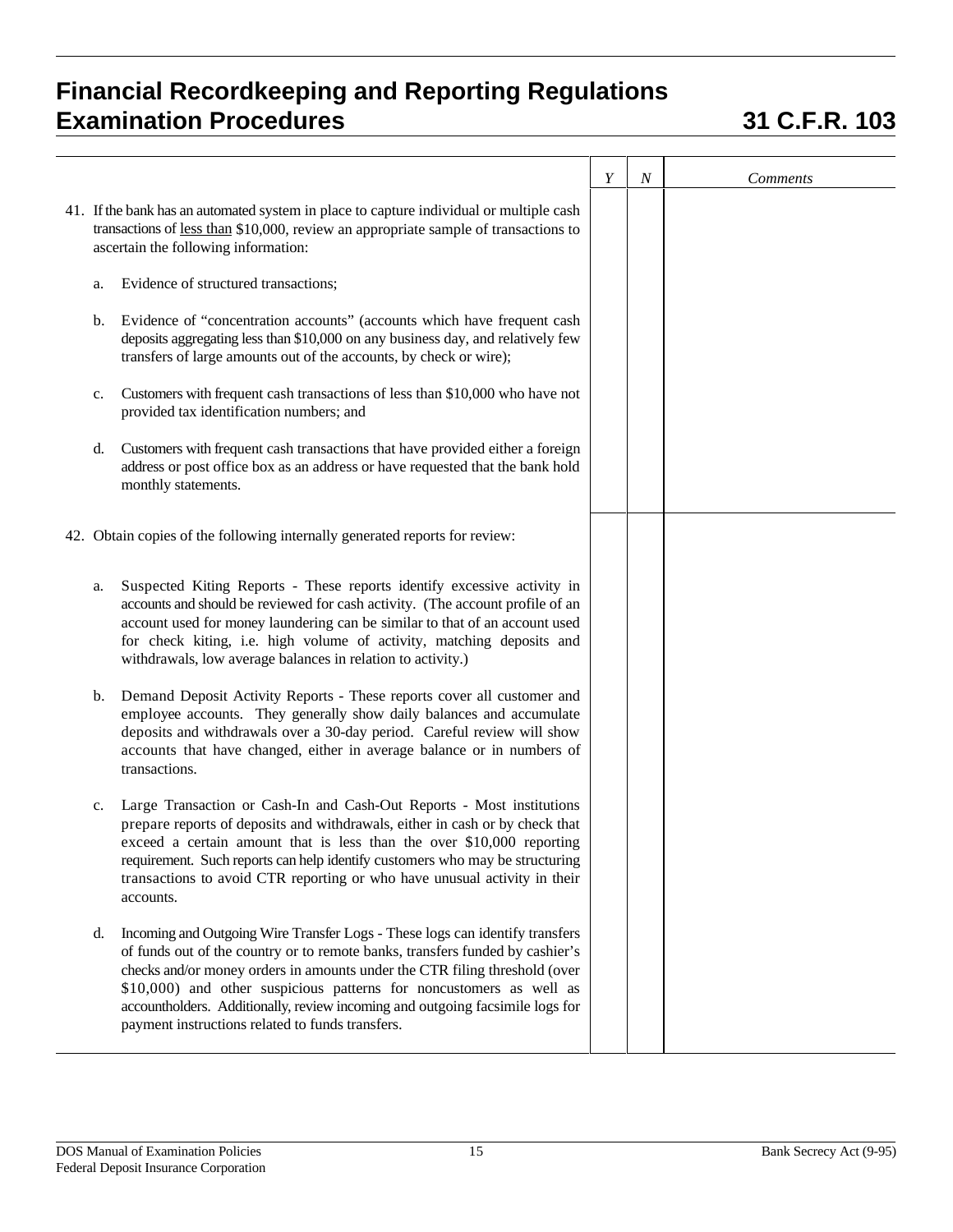|                                                                                                                                                                                                                                                                                                                                                                                                                                                                                                                                              | Y | $\boldsymbol{N}$ | <i>Comments</i> |
|----------------------------------------------------------------------------------------------------------------------------------------------------------------------------------------------------------------------------------------------------------------------------------------------------------------------------------------------------------------------------------------------------------------------------------------------------------------------------------------------------------------------------------------------|---|------------------|-----------------|
| Loans Listed by Collateral - Review for "significant" loans collateralized by<br>e.<br>cash (certificates of deposit, bank accounts). Review situations in which<br>collateral was received by funds transfer and the collateral, such as certificates<br>of deposit, are from offshore institutions. Inquire as to the purpose and terms<br>of loans secured largely with cash and whether payments on such loans are<br>often received in cash, if at all. Look for loans from which the proceeds are<br>immediately used to purchase CDs. |   |                  |                 |
| 43. Are the statements of the institution's major correspondent banks reviewed for a<br>period of at least two months, together with reconcilement sheets and general<br>ledger sheets covering the same period? Are large transactions reflected on either<br>the institution's or the correspondent records? If so, are their nature investigated<br>and determined whether they should be reported?                                                                                                                                       |   |                  |                 |
| 44. Review incoming mail of the institution to determine if the institution is receiving<br>currency deposits via mail, courier services or internal deliveries.                                                                                                                                                                                                                                                                                                                                                                             |   |                  |                 |

### **Sale/Purchases of Monetary Instruments**

Treasury's regulations no longer require banks to maintain a log of monetary instruments, sold for cash, in amounts from \$3,000 to \$10,000 inclusive. However, the regulations do require banks to obtain and maintain certain information for a period of five years concerning such sales.

|                                                                                                                                                                            | Y | $\boldsymbol{N}$ | <i>Comments</i> |
|----------------------------------------------------------------------------------------------------------------------------------------------------------------------------|---|------------------|-----------------|
| 45. Do the institution's records include the following information relative to the<br>institution's sales/purchases, with cash, of monetary instruments to accountholders: |   |                  |                 |
| The name of the purchaser?<br>a.                                                                                                                                           |   |                  |                 |
| Date of purchase?<br>b.                                                                                                                                                    |   |                  |                 |
| The type(s) of instrument(s) purchased?<br>c.                                                                                                                              |   |                  |                 |
| The serial number(s) of each of the instrument(s) purchased?<br>d.                                                                                                         |   |                  |                 |
| The dollar amount(s) of each of the instrument(s) purchased in currency?<br>e.                                                                                             |   |                  |                 |
| Method of verification of identity (either at the time of purchase or when the<br>f.<br>deposit account was opened)?                                                       |   |                  |                 |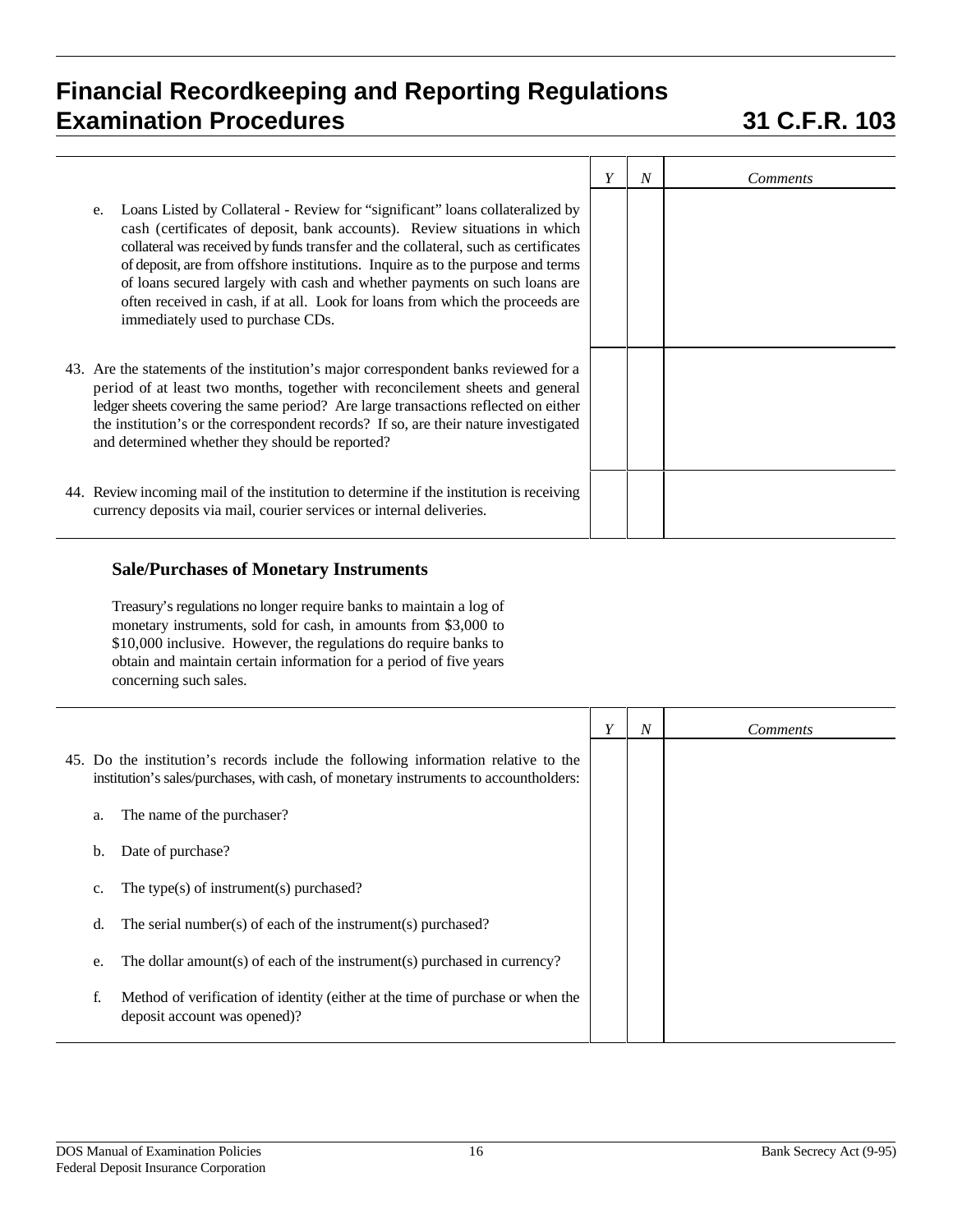|                                                                                                                                                                                                                                                                                                                                                                                                                                                 | Y | $\boldsymbol{N}$ | <b>Comments</b> |
|-------------------------------------------------------------------------------------------------------------------------------------------------------------------------------------------------------------------------------------------------------------------------------------------------------------------------------------------------------------------------------------------------------------------------------------------------|---|------------------|-----------------|
| 46. Do the institution's records include the following information for the sale/purchase<br>of monetary instruments, with cash, to non-deposit accountholders?                                                                                                                                                                                                                                                                                  |   |                  |                 |
| The name and address of the purchaser?<br>a.                                                                                                                                                                                                                                                                                                                                                                                                    |   |                  |                 |
| The social security or alien identification number of the purchaser?<br>b.                                                                                                                                                                                                                                                                                                                                                                      |   |                  |                 |
| The date of birth of the purchaser?<br>c.                                                                                                                                                                                                                                                                                                                                                                                                       |   |                  |                 |
| The date of purchase?<br>d.                                                                                                                                                                                                                                                                                                                                                                                                                     |   |                  |                 |
| The type(s) of instrument(s) purchased?<br>e.                                                                                                                                                                                                                                                                                                                                                                                                   |   |                  |                 |
| The serial number(s) of each of the instrument(s) purchased?<br>f.                                                                                                                                                                                                                                                                                                                                                                              |   |                  |                 |
| The dollar amount(s) of each of the instrument(s) purchased?<br>g.                                                                                                                                                                                                                                                                                                                                                                              |   |                  |                 |
| Method of verifying identity of purchaser and specific identifying information<br>h.<br>(e.g. State of issuance and number of driver's license)?                                                                                                                                                                                                                                                                                                |   |                  |                 |
| 47. Are the institution's records retrievable, upon request from the Treasury, within a<br>reasonable period of time?                                                                                                                                                                                                                                                                                                                           |   |                  |                 |
| 48. Does the institution have a system for capturing multiple sales of monetary<br>instruments in one day, in amounts totaling \$3,000 or more?                                                                                                                                                                                                                                                                                                 |   |                  |                 |
| 49. Does the institution use manual or automated systems for identifying cash sales of<br>monetary instruments? Note type of system used.                                                                                                                                                                                                                                                                                                       |   |                  |                 |
| 50. Does the audit/independent review sample monetary instruments sold/purchased<br>with cash? If NOT, the examiner should select a sample after review of the level<br>of sales activity since the previous examination. In larger institutions, the sample<br>may be confined to branches with significant sales activity. For the time period<br>selected, review original records or documentation of sales of monetary instruments<br>for: |   |                  |                 |
| Sales of monetary instruments in currency in amounts of \$3,000 or more;<br>a.                                                                                                                                                                                                                                                                                                                                                                  |   |                  |                 |
| Contemporaneous sales (e.g. sales occurring in the same period of time) of<br>b.<br>monetary instruments in currency to the same person totaling \$3,000 or more;                                                                                                                                                                                                                                                                               |   |                  |                 |
| Multiple sales (i.e. sales occurring during the same business day) of monetary<br>c.<br>instruments in currency to the same person totaling \$3,000 or more; and                                                                                                                                                                                                                                                                                |   |                  |                 |
| Same day, contemporaneous, or multiple sales of differing types of monetary<br>d.<br>instruments to one customer totaling \$3,000 or more.                                                                                                                                                                                                                                                                                                      |   |                  |                 |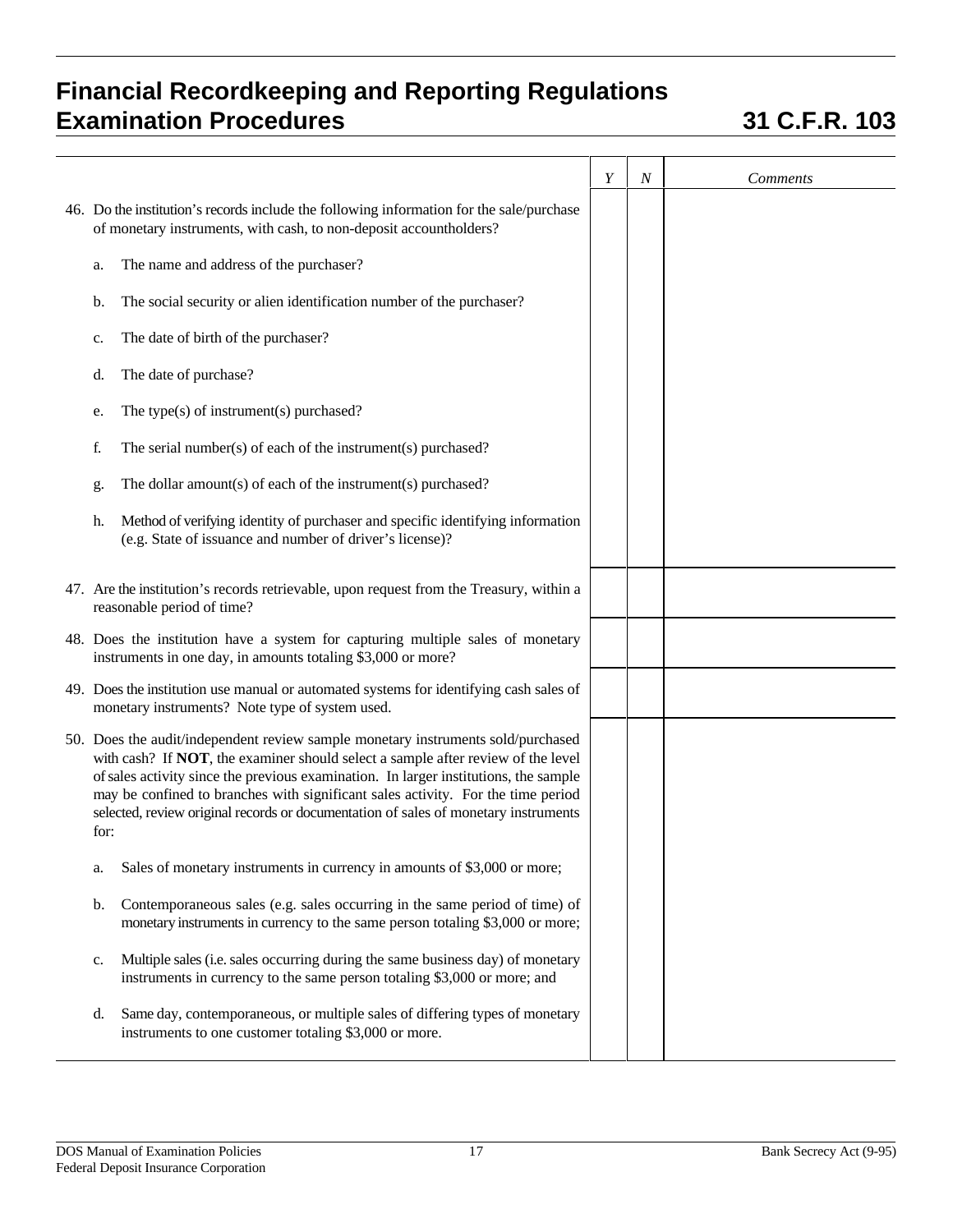### **Wire (Funds) Transfers**

On March 4, 1993, FDIC issued FIL-16-93 containing the FFIEC's "Policy Statement on Money Laundering", which addressed the use of large-value funds transfers for money laundering. The policy statement outlines certain suggested records for banks to obtain and maintain in connection with wire (funds) transfers. Subsequently, the Department of the Treasury and the Board of Governors of the Federal Reserve System jointly proposed regulations covering

records to be obtained and maintained for wire (funds) transfers. The effective date of the regulations is April 1, 1996. Bank Secrecy Act reviews conducted prior to April 1, 1996 should include a review for compliance with the policy statement, and reviews conducted after that date should include reviews for compliance with the regulation.

- 51. Is there adequate separation of duties or compensating controls to ensure proper authorization for sending and receipt of transfers, correct posting to accounts and an audit trail of activities?
- 52. Does the institution accept cash for funds transfers from noncustomers and, if so, file CTRs, if applicable?
- 53. Does the institution send or receive fund transfers to/from financial institutions in other countries with strict privacy and secrecy laws, and, if so, are amounts, frequency, and countries of origin/destination consistent with the nature of the business or occupation of the customer?
- 54. Does the institution have procedures to monitor for accounts with frequent cash deposits and subsequent wire transfers of funds to a larger institution or out of the country?

|               | $\boldsymbol{Y}$ | $\cal N$ | Comments |
|---------------|------------------|----------|----------|
| $\frac{1}{1}$ |                  |          |          |
|               |                  |          |          |
|               |                  |          |          |
|               |                  |          |          |
| l             |                  |          |          |
| ,             |                  |          |          |
| ,             |                  |          |          |
| l             |                  |          |          |
| č             |                  |          |          |
|               |                  |          |          |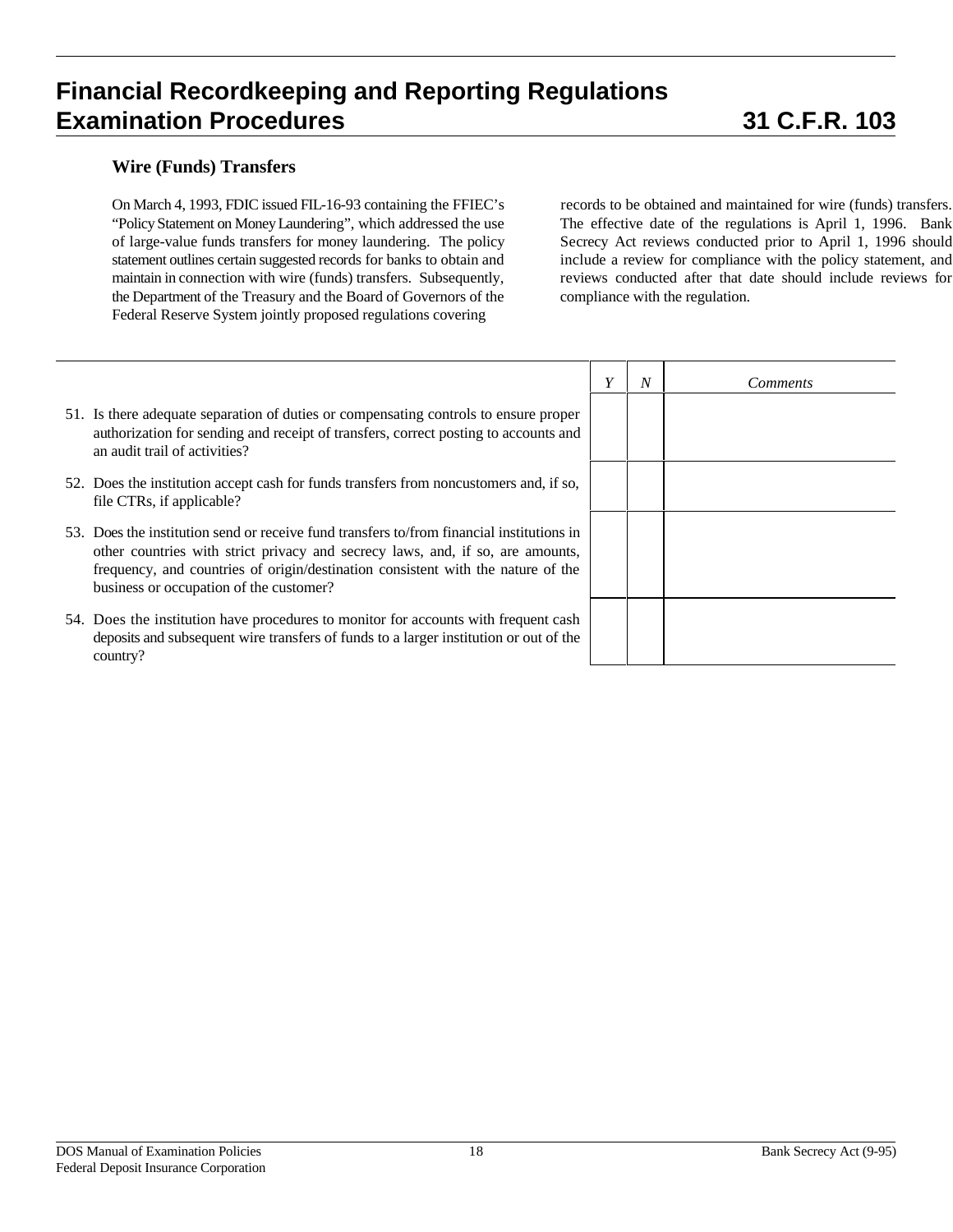| <b>Responsibilities for Originating Banks</b>                                                                                                                                                                                                                                                                       |  |  |
|---------------------------------------------------------------------------------------------------------------------------------------------------------------------------------------------------------------------------------------------------------------------------------------------------------------------|--|--|
| 55. For funds transfer originations of \$3,000 or more, does the institution retain the<br>following records (this information may be with the payment order or in the<br>institution's files if the originator has an established relationship with the<br>institution <sup>1</sup> )? [31 C.F.R. 103.33(e)(1)(i)] |  |  |
| The name and address of the originator;<br>a.                                                                                                                                                                                                                                                                       |  |  |
| The amount of the funds transfer;<br>$b_{1}$                                                                                                                                                                                                                                                                        |  |  |
| The date of the funds transfer;                                                                                                                                                                                                                                                                                     |  |  |
| Any payment instructions received from the originator with the<br>d.<br>payment order;                                                                                                                                                                                                                              |  |  |
| The identity of the beneficiary's bank; and<br>e.                                                                                                                                                                                                                                                                   |  |  |

|                                                                                        | Y | $\boldsymbol{N}$ | <i>Comments</i> |
|----------------------------------------------------------------------------------------|---|------------------|-----------------|
| As many of the following items as are received with the payment<br>order: <sup>2</sup> |   |                  |                 |
| The name and address of the beneficiary;                                               |   |                  |                 |
| 2. The account number of the beneficiary; and                                          |   |                  |                 |
| Any other specific identifier of the beneficiary.<br>3.                                |   |                  |                 |

<sup>1</sup> A customer has an established relationship with a financial institution if the customer has a loan, deposit, or other asset account, or is a person with respect to which the institution has on file the person's name and address, as well as taxpayer ID number, or, if none, alien identification number or passport number and country of issuance, and to which the institution provides financial services relying on that information.

<sup>2</sup> For funds transfers effected through the Federal Reserve's Fedwire funds transfer system, only one of the items is required to be retained, if received with the payment order, until such time as the bank that sends the order to the Federal Reserve Bank completes its conversion to the expanded Fedwire message format.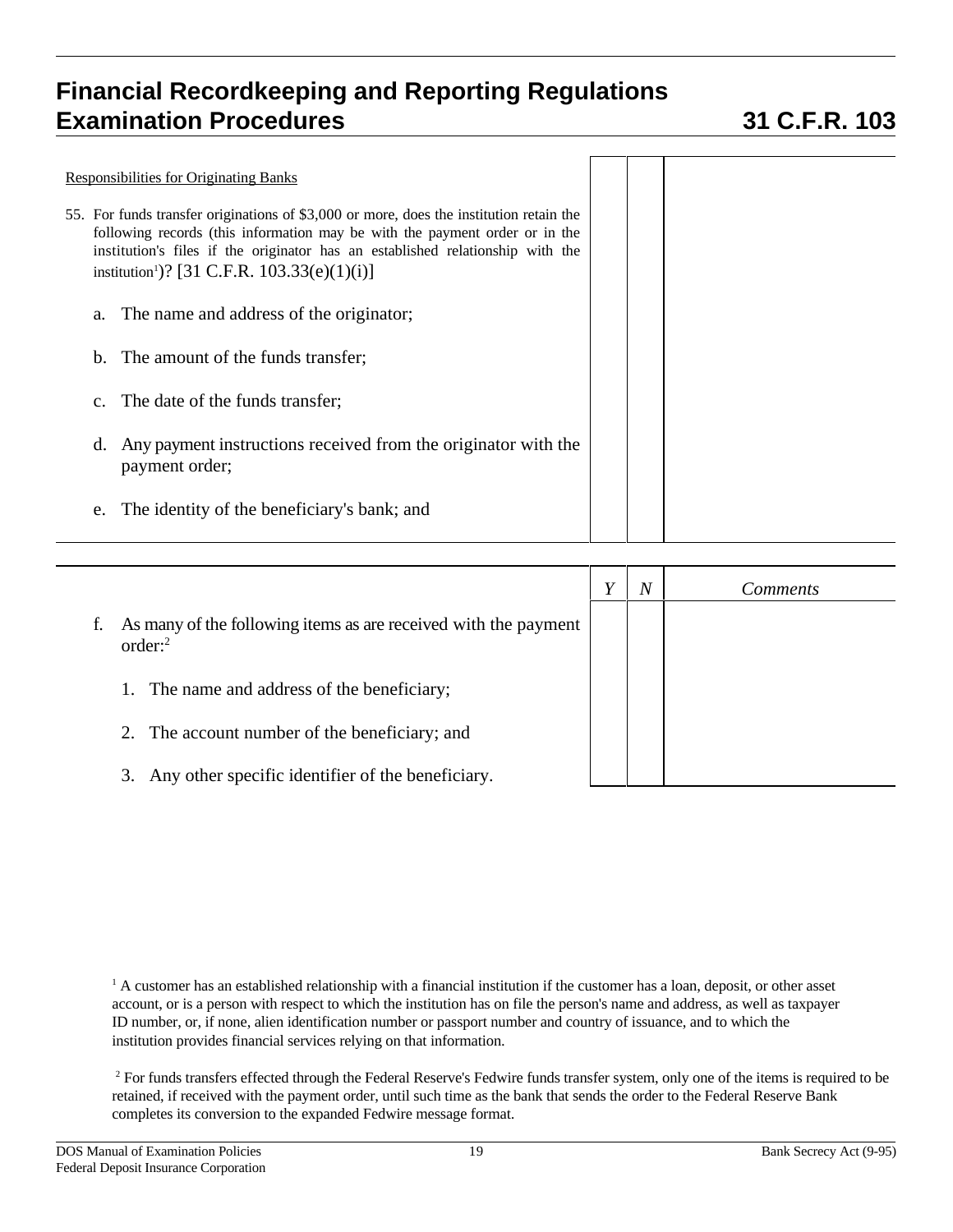|    | 56. For funds transfers of \$3,000 or more for originators that do not<br>have an established relationship with the institution <sup>1</sup> , in addition to<br>the requirements in the previous question:                                                                                                                                                                                                                                                                                                                                                                     |  |  |
|----|---------------------------------------------------------------------------------------------------------------------------------------------------------------------------------------------------------------------------------------------------------------------------------------------------------------------------------------------------------------------------------------------------------------------------------------------------------------------------------------------------------------------------------------------------------------------------------|--|--|
| a. | If the payment order is made in person, does the institution<br>verify the required noncustomer identification <sup>3</sup> and retain a<br>record of this verified information? $[103.33(e)(2)(i)]$                                                                                                                                                                                                                                                                                                                                                                            |  |  |
| b. | If the institution has knowledge that the person placing the<br>payment order is not the originator, does the institution obtain<br>and retain a record of the originator's taxpayer identification<br>number (e.g., social security or employer identification number)<br>or, if none, alien identification number or passport number and<br>country of issuance, if known by the person placing the order, or<br>a notation in the record of the lack thereof? $[103.33(e)(2)(i)]$                                                                                            |  |  |
| c. | If the payment order is not made in person, does the institution<br>obtain and retain a record of the name and address of the person<br>placing the payment order, as well as the person's taxpayer<br>identification number (e.g., social security or employer<br>identification number) or, if none, alien identification number<br>or passport number and country of issuance, or a notation in the<br>record of the lack thereof, and a copy or record of the method of<br>payment (e.g., check or credit card transaction) for the funds<br>transfer? $[103.33(e)(2)(ii)]$ |  |  |
|    | 57. Is the information that the institution must retain for originators<br>retrievable by reference to the name of the originator? If the<br>originator is an established customer of the institution and has an<br>account used for funds transfers, is the information also retrievable<br>by account number? $[103.33(e)(4)]$                                                                                                                                                                                                                                                |  |  |

<sup>&</sup>lt;sup>3</sup> Information required from noncustomers includes the name and address; the type of identification reviewed; and the number of the identification document (e.g., driver's license); as well as a record of the person's taxpayer identification number (e.g., social security or employer identification number) or, if none, alien identification number or passport number and country of issuance; or a notation in the record of the lack thereof.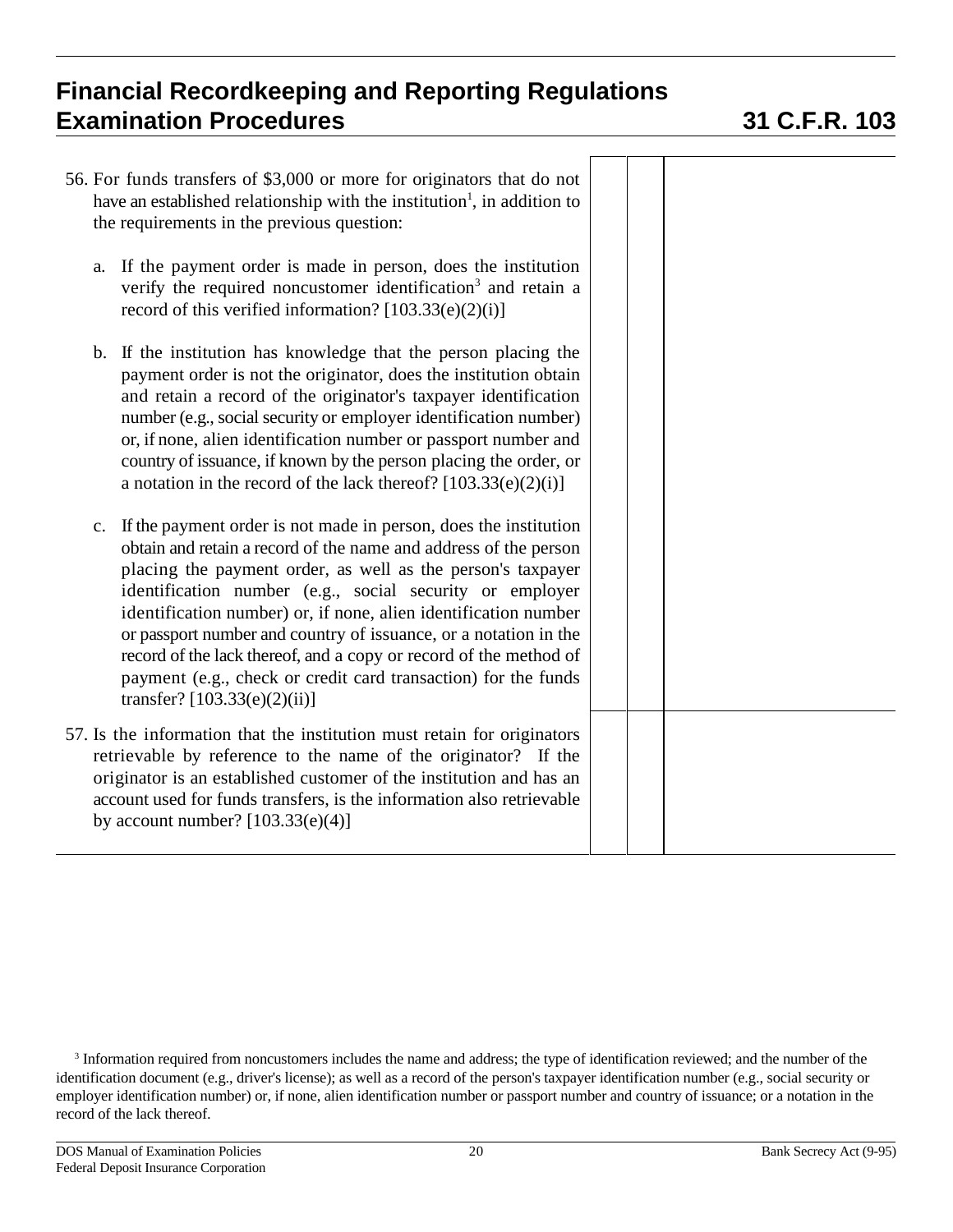|                                                                                                                                                                                                                                                                                   | Y | $\boldsymbol{N}$ | <b>Comments</b> |
|-----------------------------------------------------------------------------------------------------------------------------------------------------------------------------------------------------------------------------------------------------------------------------------|---|------------------|-----------------|
| 58. For transmittals of funds of \$3,000 or more, does the institution<br>include in the transmittal order <sup>4</sup> [103.33(g)(1)]:                                                                                                                                           |   |                  |                 |
| The name and, if the payment is ordered from an account, the<br>a.<br>account number of the transmittor?                                                                                                                                                                          |   |                  |                 |
| b. The address of the transmittor, except for transmittal orders<br>through Fedwire until such time as the bank that sends the order<br>to the Federal Reserve Bank completes its conversion to the<br>expanded Fedwire format?                                                   |   |                  |                 |
| The amount of the transmittal order?<br>$\mathbf{c}$ .                                                                                                                                                                                                                            |   |                  |                 |
| The date of the transmittal order?<br>d.                                                                                                                                                                                                                                          |   |                  |                 |
| The identity of the recipient's financial institution?<br>e.                                                                                                                                                                                                                      |   |                  |                 |
| As many of the following items as are received with the<br>f.<br>transmittal order <sup>2</sup> :                                                                                                                                                                                 |   |                  |                 |
| 1. The name and address of the recipient;                                                                                                                                                                                                                                         |   |                  |                 |
| 2. The account number of the recipient; and                                                                                                                                                                                                                                       |   |                  |                 |
| 3. Any other specific identifier of the recipient; and either the<br>name and address or numeric identifier of the transmittor's<br>financial institution.                                                                                                                        |   |                  |                 |
| 59. Is the institution complying with the Federal Financial Institution<br>Examination Council's December 23, 1992 policy statement, which<br>recommends that the text of every payment order include the name,<br>address, and account number of the originator and beneficiary? |   |                  |                 |
| <b>Responsibilities for Intermediary Banks</b>                                                                                                                                                                                                                                    |   |                  |                 |
| 60. For funds transfers or \$3,000 or more, if the institution is acting as<br>an intermediary bank, does the institution retain either the original<br>or a microfilm, other copy, or electronic record of the payment<br>order? $[103.33(e)(1)(ii)]$                            |   |                  |                 |

<sup>4</sup> See 31 C.F.R. Part 103, Section 103.11 for definitions of terms.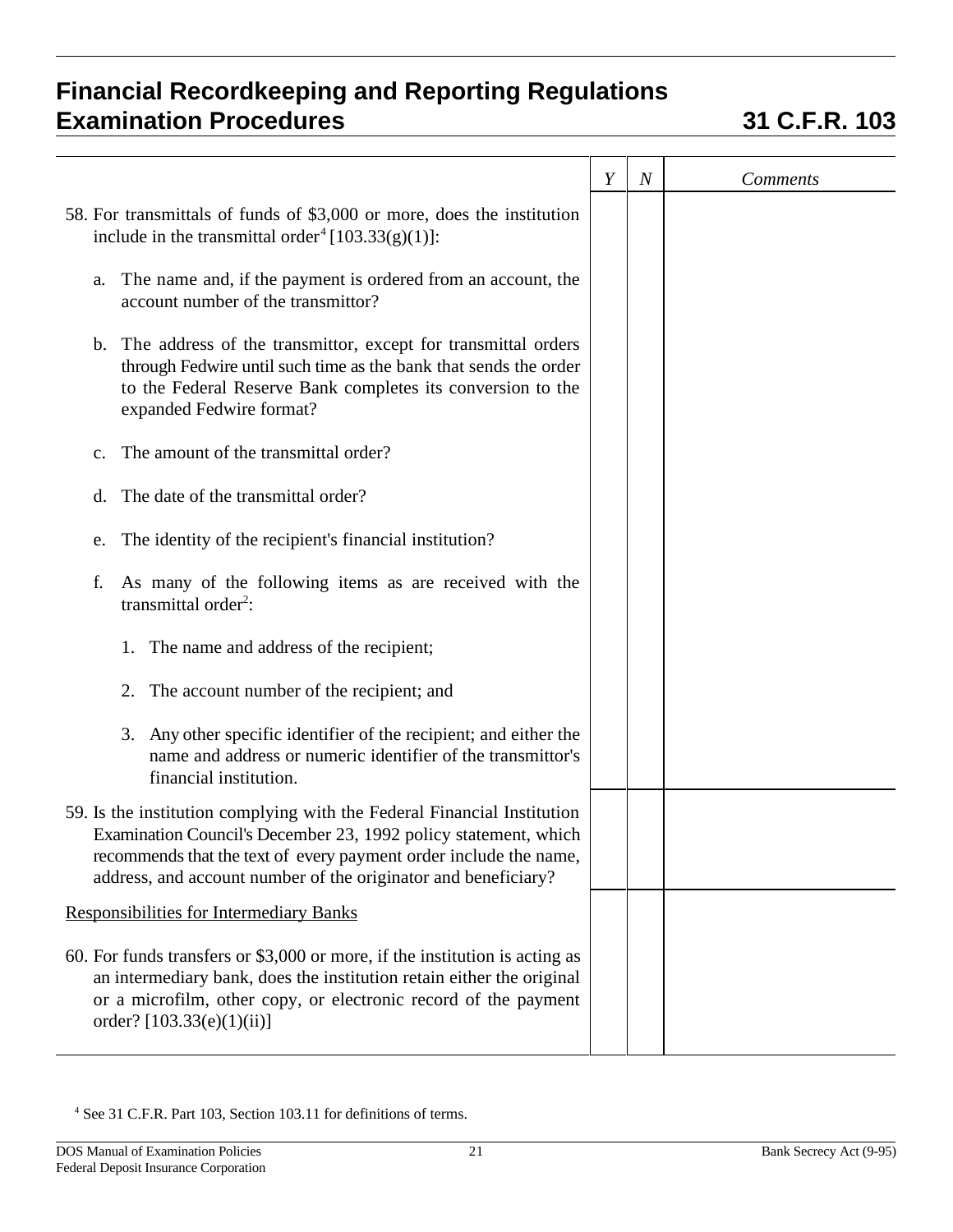|                                                                                                                                                                                                                                                        | Y | $\boldsymbol{N}$ | <b>Comments</b> |
|--------------------------------------------------------------------------------------------------------------------------------------------------------------------------------------------------------------------------------------------------------|---|------------------|-----------------|
| 61. For transmittals of funds of \$3,000 or more, does the institution<br>include in the transmittal order to the next receiving financial<br>institution the following, if received from the sender <sup>4</sup> ? $[103.33]$<br>$(g)(2)$ ]           |   |                  |                 |
| The name and address of the transmittor;<br>a.                                                                                                                                                                                                         |   |                  |                 |
| b. The address of the transmittor, except for transmittal orders<br>through Fedwire until such time as the bank that sends the order<br>to the Federal Reserve Bank completes its conversion to the<br>expanded Fedwire format;                        |   |                  |                 |
| The amount of the transmittal order;<br>c.                                                                                                                                                                                                             |   |                  |                 |
| The date of the transmittal order;<br>d.                                                                                                                                                                                                               |   |                  |                 |
| The identity of the recipient's financial institution;<br>e.                                                                                                                                                                                           |   |                  |                 |
| As many of the following items as are received with the<br>f.<br>transmittal order <sup>2</sup> :                                                                                                                                                      |   |                  |                 |
| The name and address of the recipient;<br>1.                                                                                                                                                                                                           |   |                  |                 |
| The account number of the recipient; and<br>2.                                                                                                                                                                                                         |   |                  |                 |
| 3. Any other specific identifier of the recipient; and either the<br>name and address or numeric identifier of the transmittor's<br>financial institution.                                                                                             |   |                  |                 |
| <b>Responsibilities for Beneficiary Banks</b>                                                                                                                                                                                                          |   |                  |                 |
| 62. For funds transfer receipts, does the institution retain either the<br>original or a duplicate of the payment order?                                                                                                                               |   |                  |                 |
| 63. For each payment order of \$3,000 or more that an institution accepts<br>as a beneficiary's bank, does the institution retain either the original<br>or a microfilm, other copy, or electronic record of the payment<br>order? [103.33(e)(1)(iii)] |   |                  |                 |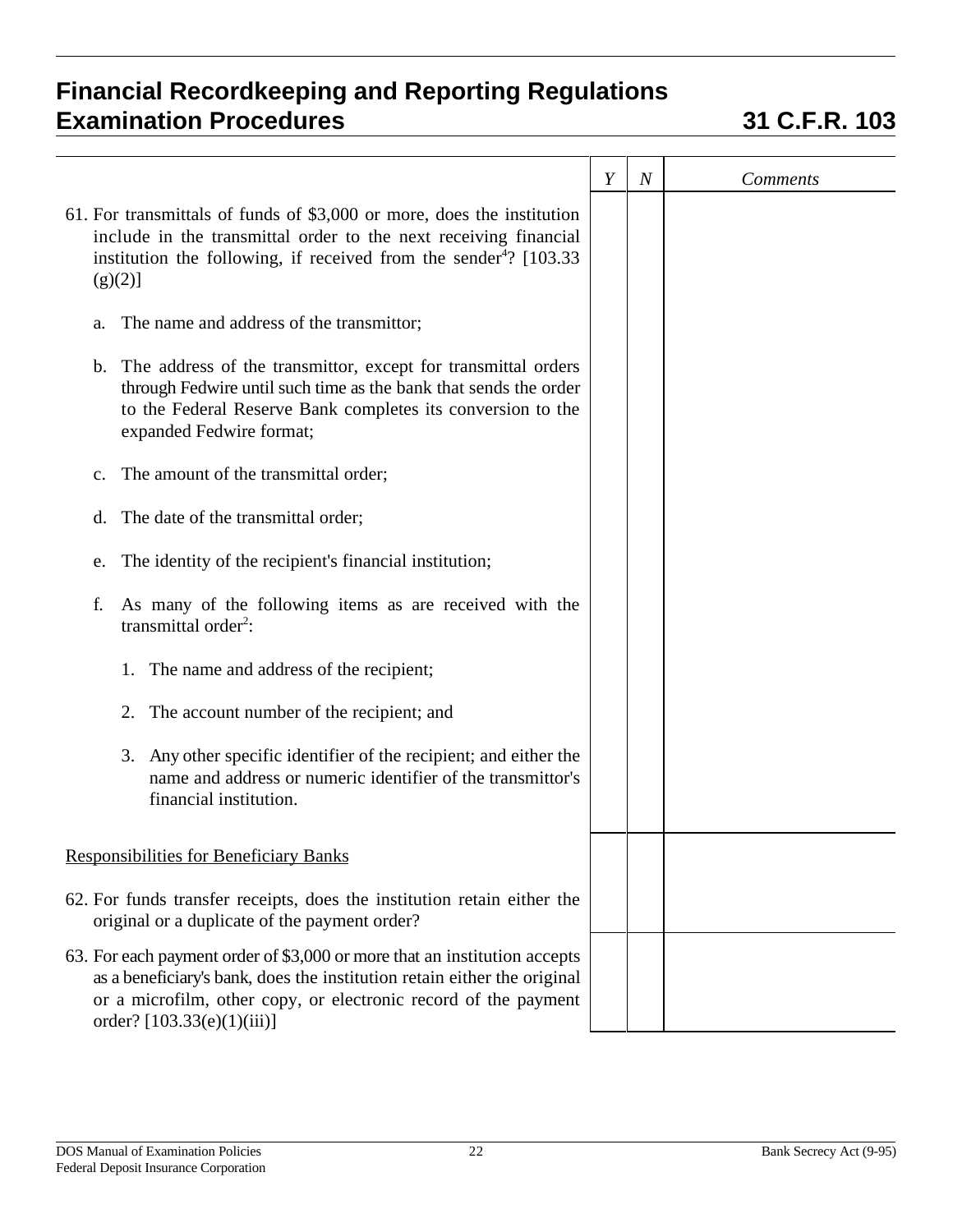| 64. In addition to the requirements in the preceding question, for<br>payment orders of \$3,000 or more received for a beneficiary that<br>does not have an established relationship with the institution <sup>1</sup> :                                                        |  |
|---------------------------------------------------------------------------------------------------------------------------------------------------------------------------------------------------------------------------------------------------------------------------------|--|
| a. If the proceeds are delivered in person to the beneficiary or its<br>representative or agent, does the beneficiary's bank verify the<br>identity of the person receiving the proceeds and obtain and<br>retain a record of that information <sup>3</sup> ? [103.33(e)(3)(i)] |  |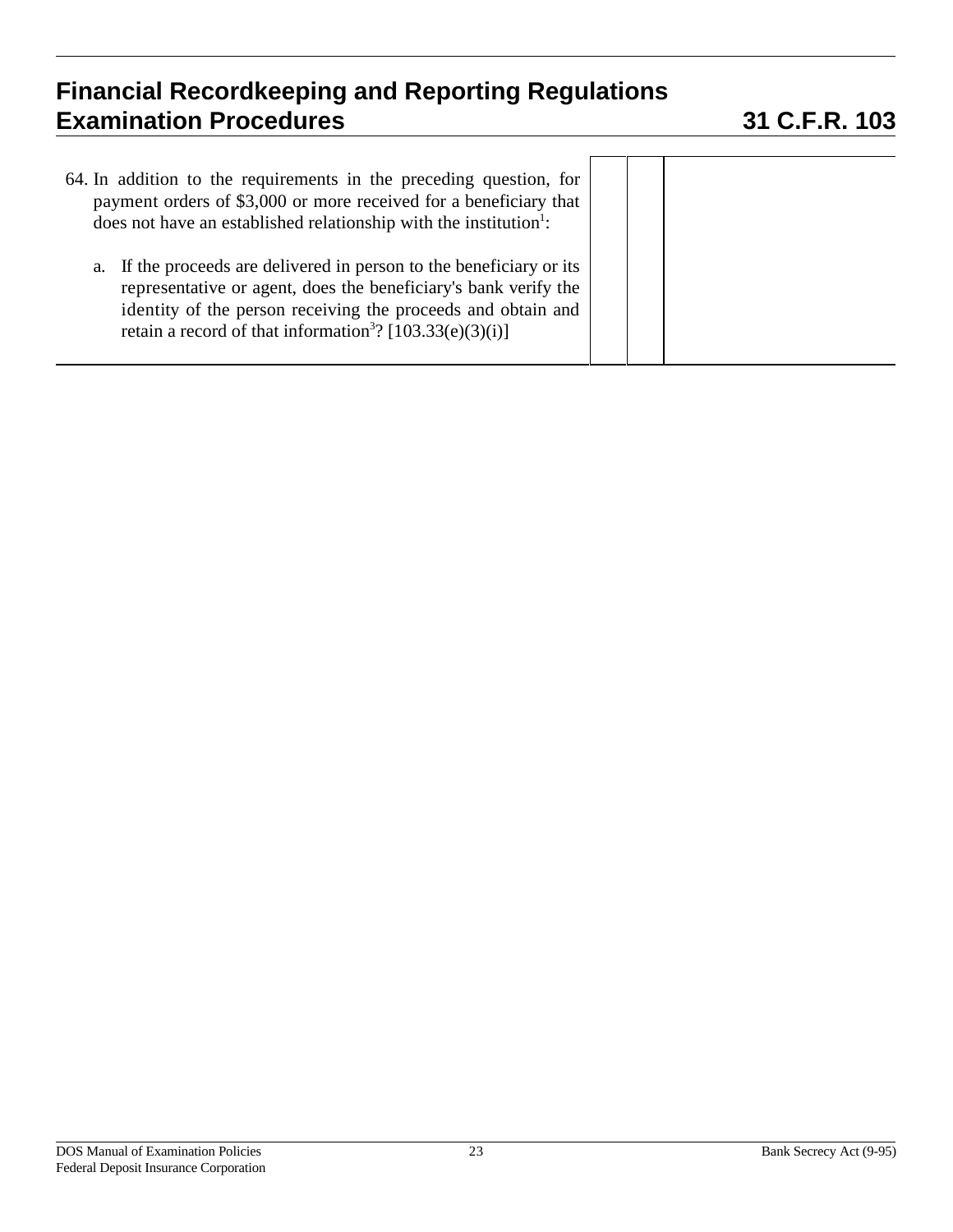|                                                                                                                                                                                                                                                                                                                                                                                                                                                                                                                                                | Y | $\overline{N}$ | <i>Comments</i> |
|------------------------------------------------------------------------------------------------------------------------------------------------------------------------------------------------------------------------------------------------------------------------------------------------------------------------------------------------------------------------------------------------------------------------------------------------------------------------------------------------------------------------------------------------|---|----------------|-----------------|
| b. If the institution has knowledge that the person receiving the<br>proceeds is not the beneficiary, does the institution obtain<br>and retain a record of the beneficiary's name and address, as<br>well as the beneficiary's taxpayer identification number (e.g.,<br>social security or employer identification number) or, if<br>none, alien identification number or passport number and<br>country of issuance, if known by the person receiving the<br>proceeds, or a notation in the record of the lack thereof?<br>[103.33(e)(3)(i)] |   |                |                 |
| c. If the proceeds are delivered other than in person, does the<br>institution retain a copy of the check or other instrument<br>used to effect the payment, or the information contained<br>thereon, as well as the name and address of the person to<br>which it was sent? $[103.33(e)(3)(ii)]$                                                                                                                                                                                                                                              |   |                |                 |
| 65. Is the information that the institution must retain for beneficiaries<br>retrievable by reference to the name of the beneficiary? If the<br>beneficiary is an established customer of the institution and has an<br>account used for funds transfers, is the information also retrievable<br>by account number? $[103.33(e)(4)]$                                                                                                                                                                                                           |   |                |                 |

### **Payable Through Accounts**

On April 7, 1995, the FDIC issued FIL-30-95 joining other federal accounts. Federal regulators are concerned that the use of "payable regulators in urging U.S. financial institutions to immediately through" accounts may contribute to unsafe and unsound banking establish and maintain policies and procedures designed to guard practices and other misconduct against the possible improper or illegal use of "payable through"

practices and other misconduct, including money laundering and related criminal activities.

*Y N Comments*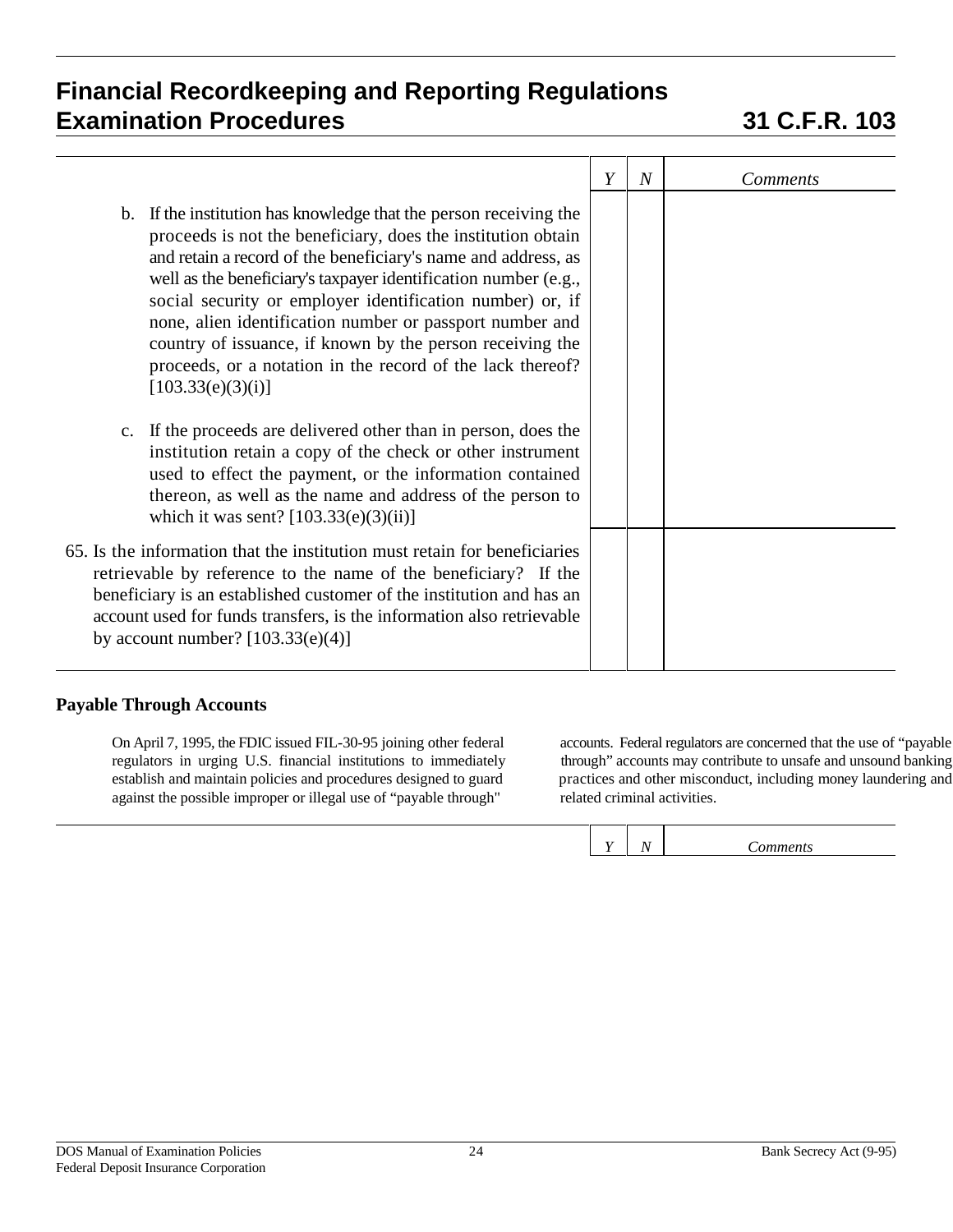|    | 66. If applicable, review the contract/agreement with the foreign bank. Does the<br>contract:                                      |  |  |
|----|------------------------------------------------------------------------------------------------------------------------------------|--|--|
| a. | address procedures for opening sub-accounts?                                                                                       |  |  |
| b. | require the master account holder to provide the U.S.-based entity with the true<br>identity of sub-accountholders?                |  |  |
| c. | allow cash transactions by sub-account holders within the U.S. borders?                                                            |  |  |
| d. | require the foreign bank to investigate suspicious transactions and report<br>findings to the U.S.-based institution?              |  |  |
| e. | clearly state the liability of both the U.S. bank and the foreign bank to which<br>the payable through service is being offered?   |  |  |
|    | 67. Does the U.S.-based bank have an effective system of internal controls for opening<br>and monitoring payable through accounts? |  |  |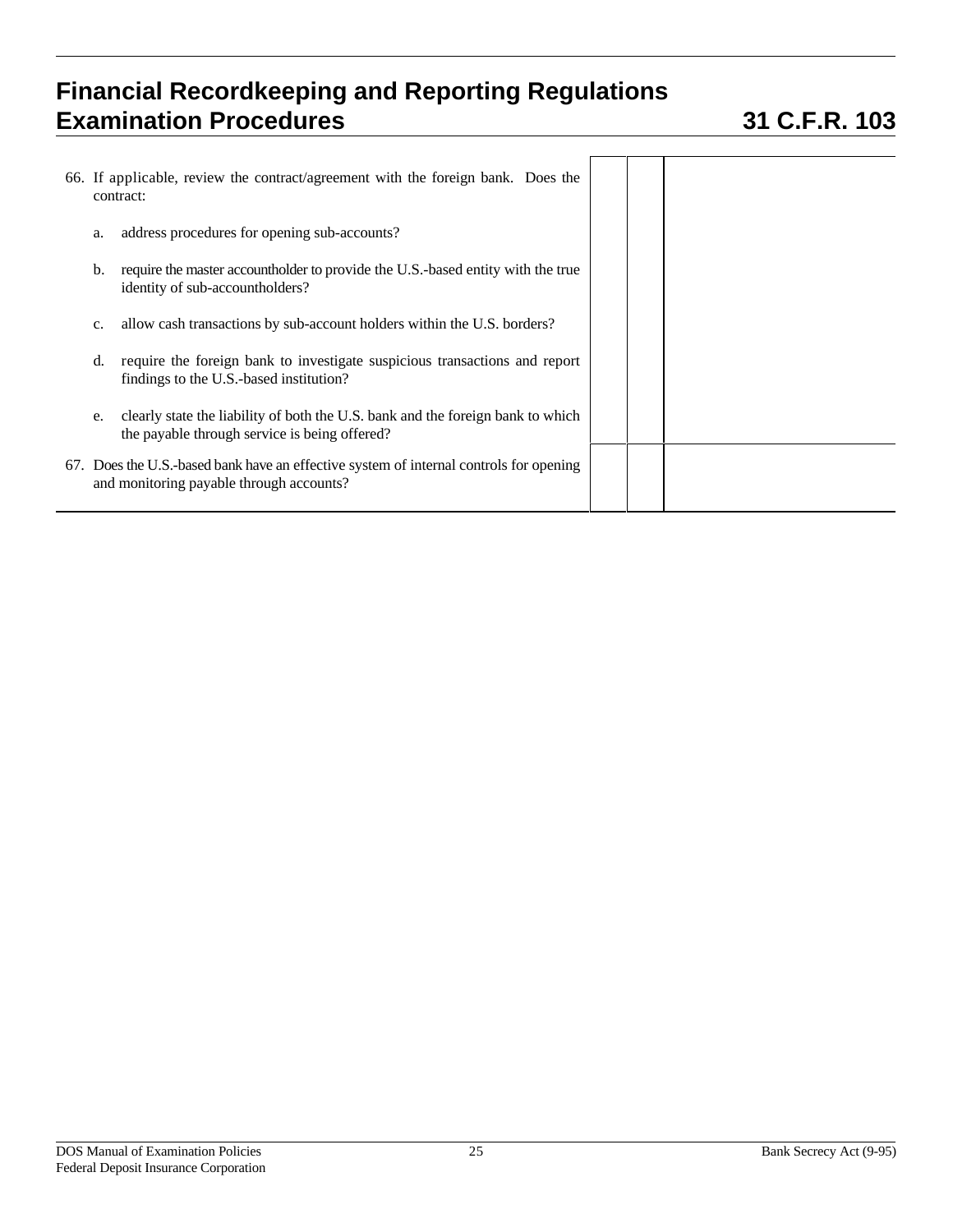|                                                                                                                                                                                                                                                                                                                                                                                      | Y | $\boldsymbol{N}$ | <b>Comments</b> |
|--------------------------------------------------------------------------------------------------------------------------------------------------------------------------------------------------------------------------------------------------------------------------------------------------------------------------------------------------------------------------------------|---|------------------|-----------------|
| 68. Do the written policies and procedures provide for:                                                                                                                                                                                                                                                                                                                              |   |                  |                 |
| procedures for opening accounts?<br>a.                                                                                                                                                                                                                                                                                                                                               |   |                  |                 |
| operational procedures?<br>b.                                                                                                                                                                                                                                                                                                                                                        |   |                  |                 |
| staff responsibilities?<br>c.                                                                                                                                                                                                                                                                                                                                                        |   |                  |                 |
| training?<br>d.                                                                                                                                                                                                                                                                                                                                                                      |   |                  |                 |
| audit?<br>e.                                                                                                                                                                                                                                                                                                                                                                         |   |                  |                 |
| f.<br>identifying and reporting of unusual or suspicious transactions?                                                                                                                                                                                                                                                                                                               |   |                  |                 |
| 69. Does the U.S.-based bank apply its "know your customer" policy to:                                                                                                                                                                                                                                                                                                               |   |                  |                 |
| payable through accounts?<br>a.                                                                                                                                                                                                                                                                                                                                                      |   |                  |                 |
| sub-accountholders?<br>b.                                                                                                                                                                                                                                                                                                                                                            |   |                  |                 |
| 70. Does the U.S.-based bank prohibit foreign banks from opening sub-accounts<br>(second tier) for other foreign banks, casas de cambio, finance companies or other<br>financial intermediaries? If not, what procedures are in place for the U.S.-based<br>bank to understand the identity of these second-tier sub-account holders and the<br>nature of the business transactions? |   |                  |                 |
| 71. Does the U.S.-based bank review the listing of account and sub-accountholders to<br>insure that no accounts have been opened to individuals or businesses located in<br>countries that are prohibited from doing business with the U.S. as determined by<br>the Treasury's Office of Foreign Assets Control?                                                                     |   |                  |                 |
| 72. Does the U.S.-based institution, regardless if required to do so by written internal<br>controls policies, monitor account activity for unusual or suspicious transactions?                                                                                                                                                                                                      |   |                  |                 |
| 73. Do the foreign banks that maintain the payable through relationships properly<br>review and explain suspicious transactions to the U.S.-based bank?                                                                                                                                                                                                                              |   |                  |                 |
| 74. Does the U.S.-based bank allow cash transactions by sub-accountholders? If so,<br>does the U.S. bank properly report CTRs for large cash transactions?                                                                                                                                                                                                                           |   |                  |                 |
| 75. Does the U.S.-based bank conduct audits of payable through accounts to ensure<br>compliance with the contract and appropriate laws and regulations? If so, note the<br>scope and frequency of the audit.                                                                                                                                                                         |   |                  |                 |
| 76. Does the U.S.-based bank conduct audits of the foreign bank, or review in some<br>other way:                                                                                                                                                                                                                                                                                     |   |                  |                 |
| the procedures of the foreign bank for opening accounts, to determine if they<br>a.<br>are consistent with U.S. requirements?                                                                                                                                                                                                                                                        |   |                  |                 |